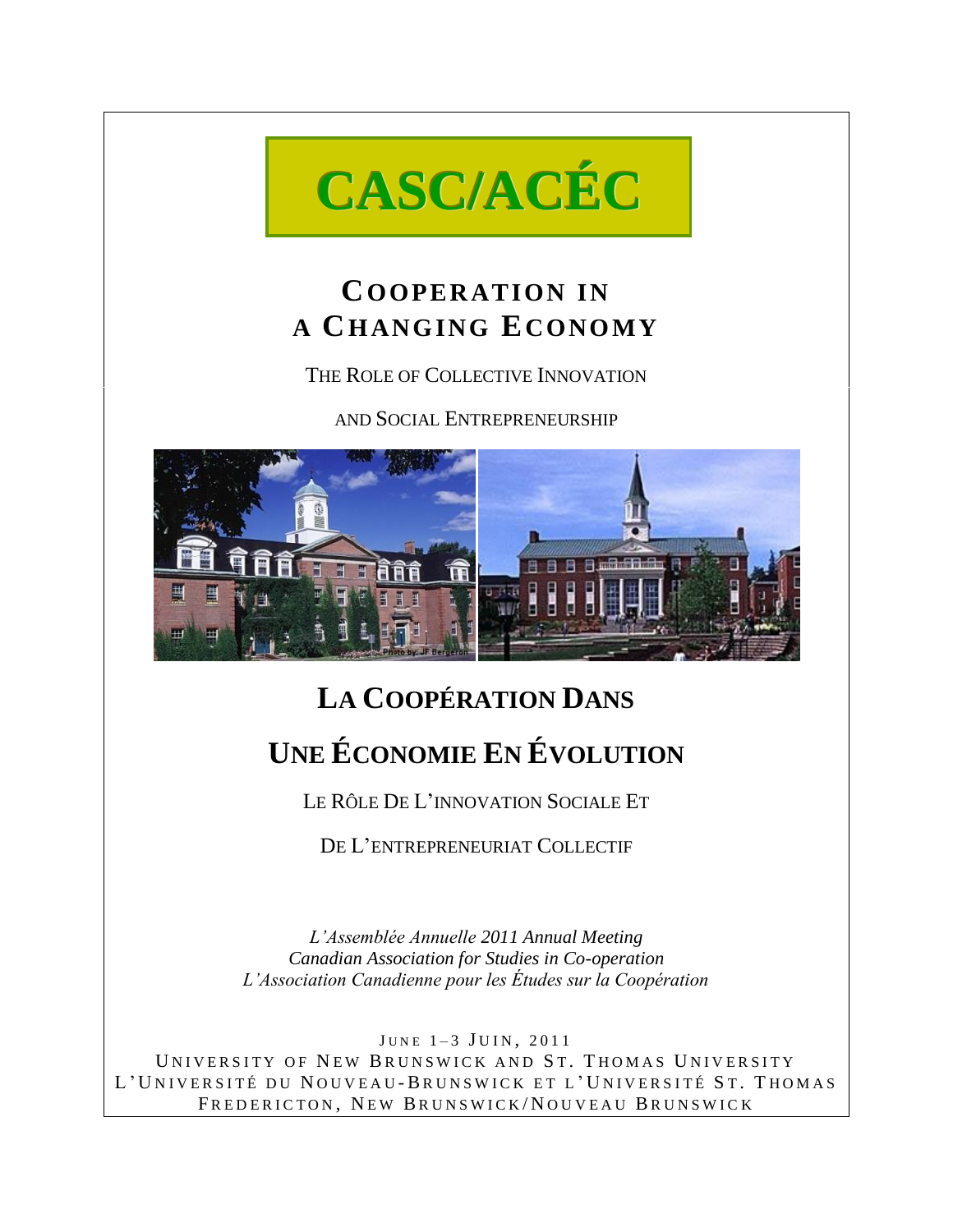## **WELCOME! – BIENVENUE!**

Dear Colleagues/Chers Collègues,

Welcome to "Cooperation in a Changing Economy: The Role of Collective Innovation and Social Entrepreneurship<sup>?</sup>/La cooperation dans une économie en évolution: Le rôle de l'innovation sociale et de l'entrepreneuriat collectif," the  $27<sup>th</sup>$  annual conference of the Canadian Association for Studies in Co-operation (CASC)/L'Association Canadienne pour les Études sur la Coopération (ACÉC). We are delighted to be in Fredericton and hosted by the University of New Brunswick and St. Thomas University this year.

We are excited about this year's program involving delegates from across Canada, Italy, France, the United Kingdom, and the United States. Not only do we have twenty-two concurrent sessions representing fifty-nine different papers, but we also have ten joint sessions with the Association for Nonprofit and Social Economy Research (ANSER), as well as a session with ERA-Can. We have sessions on Innovation and Entrepreneurship and the co-operative model in Atlantic Canada, as well as several special lunchtime events (with lunch provided): with the Rural and Co-operatives Secretariat, ERA-Can, and a roundtable on student co-ops and the role of CASC. We conclude our meetings with a youth-student co-op workshop and planning for IYOC 2012.

We are delighted to welcome our keynote speaker Professor Carlo Borzaga from the University of Trento (as well as EURICSE and EMES) who will also participate with our special guest Professor Linda Shaw of the Co-operative College in Manchester on a session jointly sponsored by the European Research Area in Canada (ERA-Can). We are delighted too that Dr. Greg MacLeod will be our guest speaker at our joint banquet with ANSER on June 2nd.

We would like to take this opportunity to thank our sponsors and those who have helped organize this year's conference, especially the local organizer Luc Theriault to whom we owe a huge debt, our program committee (Fiona Duguid, Doug Lionais, Darryl Reed, Luc Theriault, and Marcelo Vieta, as well as Tanya Gracie), and our executive. We are grateful for the financial and in-kind support received this year from the following organizations: The Co-operators for their generous support of student participation, Canadian Co-operative Association for translation services on June 1, and the Social Sciences and Humanities Research Council of Canada.

We hope you enjoy the conference! Au plaisir de vous accueillir à Fredericton.

Darryl Reed, President for the 2010/2011 CASC board of directors and the Program Committee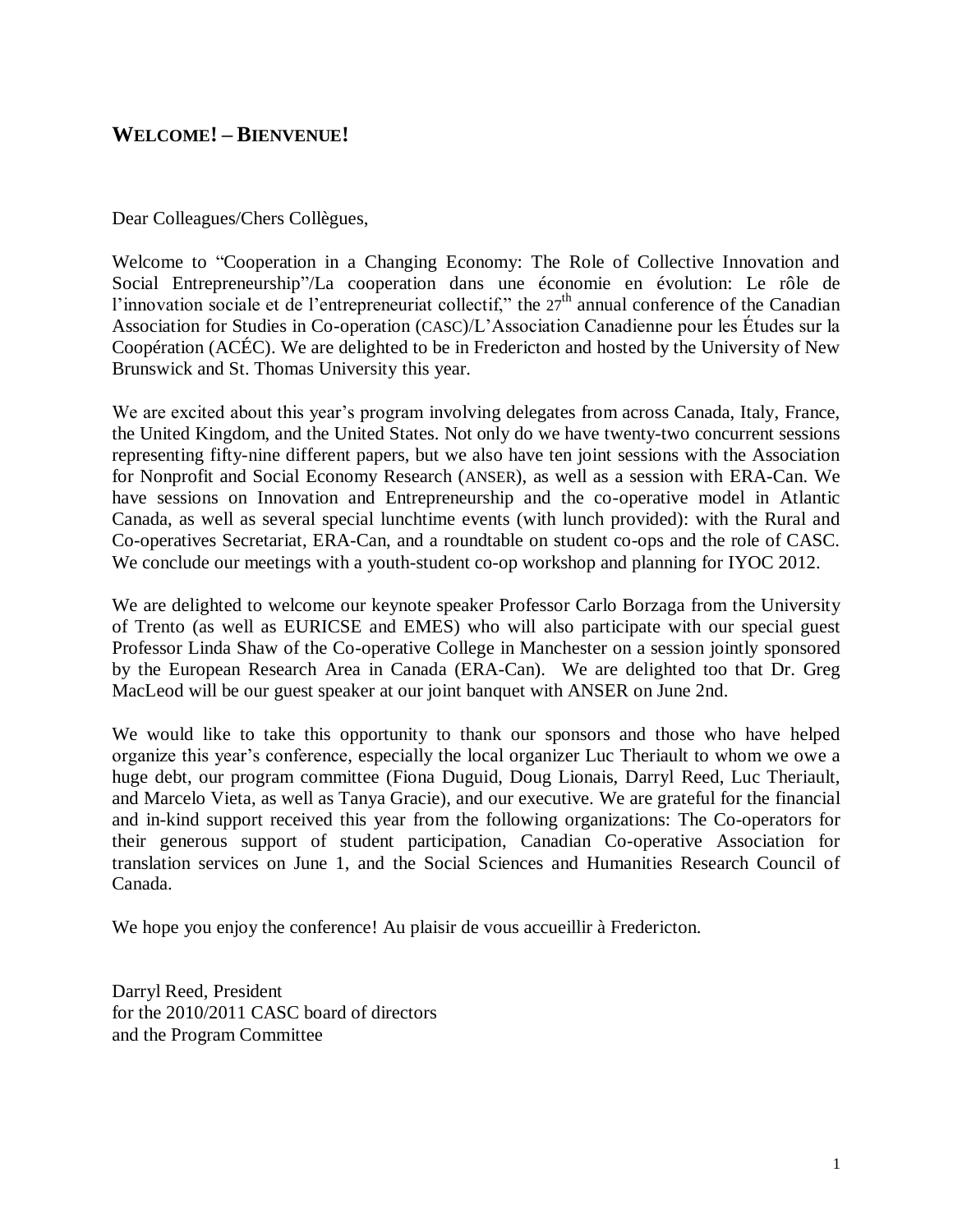# **PROGRAM AT A GLANCE/ VUE D'ENSEMBLE DU PROGRAMME**

*Note: Carleton Hall, home of the Faculty of Arts, is located at 19 MacAulay Lane, Tilley Hall at 9 MacAulay Lane, and Singer Hall at 7MacAulay Lane . The Harriet Irving Library is at 5 MacAulay Lane.The History Department lounge (T-107) is reserved for informal delegate meetings.*

|                   | <b>WEDNESDAY, 1 JUNE</b>                             |                                                                                |                          |  |  |
|-------------------|------------------------------------------------------|--------------------------------------------------------------------------------|--------------------------|--|--|
| $8:45-$           | Registration                                         |                                                                                |                          |  |  |
| $9:00$ am         | Coffee, Tea, and Juice                               |                                                                                |                          |  |  |
|                   |                                                      |                                                                                |                          |  |  |
| $9:00 -$          | Session $A1 - C-139$                                 |                                                                                |                          |  |  |
| 10:15             | Welcome Remarks - Darryl Reed                        |                                                                                |                          |  |  |
| am                |                                                      | Keynote Address - Carlo Borzaga Social Innovation and New Enterprise Models    |                          |  |  |
|                   | and Opportunities                                    |                                                                                |                          |  |  |
| $10:15-$          | <b>BREAK</b>                                         |                                                                                |                          |  |  |
| 10:30             |                                                      |                                                                                |                          |  |  |
| am                |                                                      |                                                                                |                          |  |  |
| $10:30 -$         | Session B1 C-139                                     | Session B2 C-140                                                               | Session B3 T-125         |  |  |
| 12:00             | The Co-operative Model                               | Work, Labour and                                                               | Community Organizing &   |  |  |
| pm                | in Atlantic Canada: Can                              | Cooperation                                                                    | Community Economic       |  |  |
|                   | <i>it still be an answer to</i>                      |                                                                                | development              |  |  |
|                   | today's issues                                       |                                                                                |                          |  |  |
| $12:00-$          | Session C1 C-139                                     |                                                                                |                          |  |  |
| 12:45             |                                                      | Putting Co-operatives on the Map: Co-operatives and the Community Information  |                          |  |  |
| pm                | <b>Database</b>                                      |                                                                                |                          |  |  |
|                   | (Presentation by Rural and Cooperatives Secretariat) |                                                                                |                          |  |  |
| $12:45-$          | Session D1 C-139                                     | <b>Session D2</b> C-140                                                        |                          |  |  |
| $2:15$ pm         | Social Entrepreneurship                              | Women and Co-operatives                                                        |                          |  |  |
|                   | and Innovation in Co-                                |                                                                                |                          |  |  |
|                   | operatives                                           |                                                                                |                          |  |  |
| $2:15-$           | <b>BREAK</b>                                         |                                                                                |                          |  |  |
| $2:30$ pm         |                                                      |                                                                                |                          |  |  |
| $2:30-$           | <b>Session E1 T-102</b>                              | <b>Session E2 C-140</b>                                                        | <b>Session E3 SH-161</b> |  |  |
| $4:00 \text{ pm}$ | <b>Building a Co-operative</b>                       | <b>Educating for Cooperation</b>                                               | Agricultural Co-         |  |  |
|                   | Research Agenda                                      |                                                                                | operatives               |  |  |
|                   |                                                      |                                                                                |                          |  |  |
| $4:15-$           | Session F1 C-139                                     | Session F <sub>2</sub> C-140                                                   |                          |  |  |
| 5:30 pm           | Co-operatives and                                    | Social Innovation and                                                          |                          |  |  |
|                   | Finance                                              | Fair Trade                                                                     |                          |  |  |
|                   |                                                      |                                                                                |                          |  |  |
| $5:45-$           |                                                      | <b>JOINT CASC-ANSER RECEPTION</b> Harriet Irving Library 111 (LIBRARY COMMONS) |                          |  |  |
|                   |                                                      |                                                                                |                          |  |  |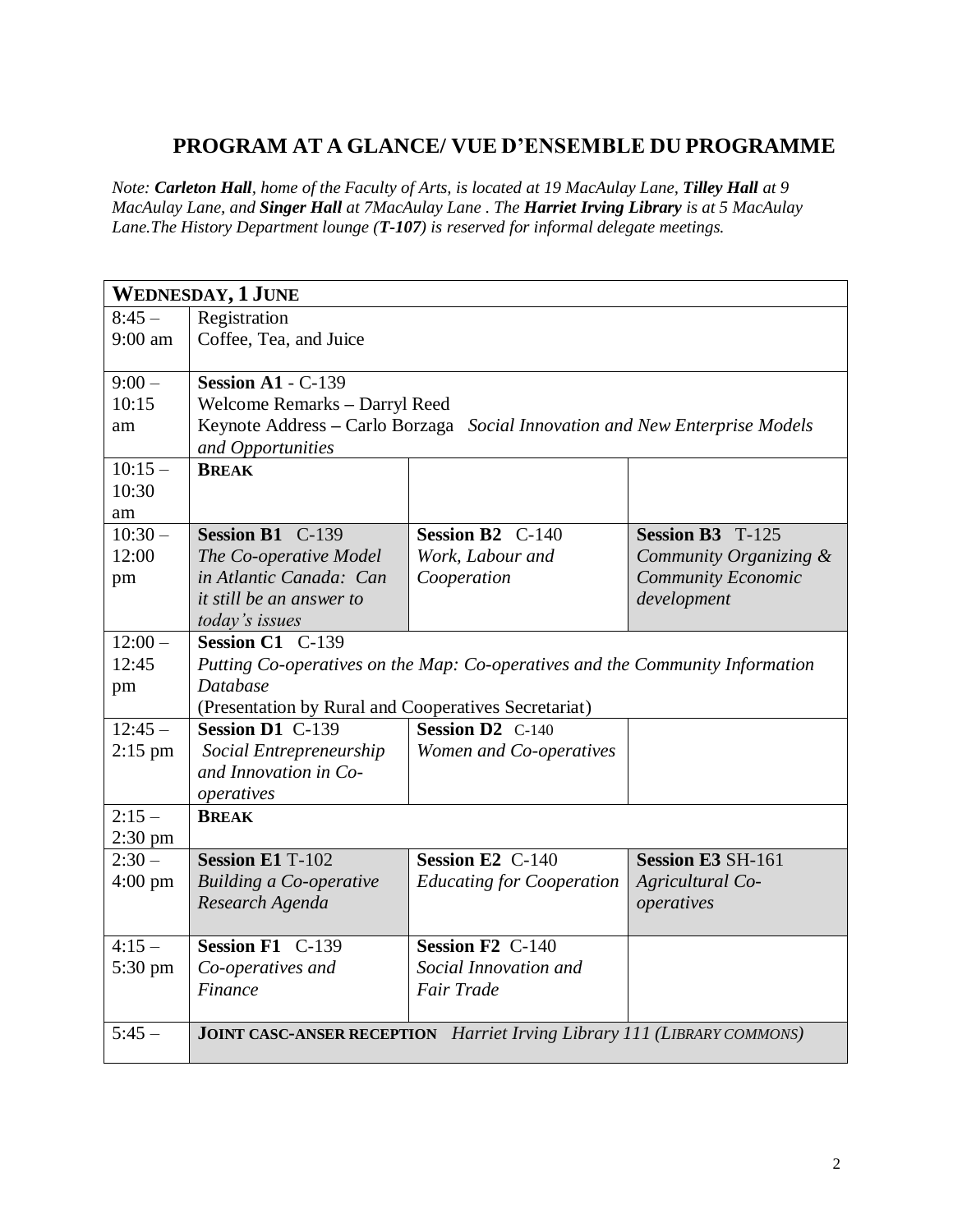|                   | THURSDAY, 2 JUNE                               |                                                                     |                                |  |  |
|-------------------|------------------------------------------------|---------------------------------------------------------------------|--------------------------------|--|--|
| $8:30-$           | Coffee, Tea and Juice                          |                                                                     |                                |  |  |
| 8:45 am           |                                                |                                                                     |                                |  |  |
| $8:45-$           | Session G1 C-139                               | Session G <sub>2</sub> C-140                                        |                                |  |  |
| 10:15             | Public Policy and Co-                          | Coopératives & entreprise                                           |                                |  |  |
| am                | operatives                                     | sociale                                                             |                                |  |  |
| $10:15-30$        | <b>BREAK</b>                                   |                                                                     |                                |  |  |
| $10:30 -$         | Session H1 C-139                               |                                                                     | <b>Session H2 T-5</b>          |  |  |
| 12:00             | International Panel (Sponsored by ERA-Can)     |                                                                     | <b>Innovative Cooperation:</b> |  |  |
| pm                |                                                |                                                                     | Interdisciplinarity,           |  |  |
|                   |                                                |                                                                     | <b>Education</b> , Diversity   |  |  |
| $12:00-$          | Session J1 C-139                               |                                                                     |                                |  |  |
| $1:00$ pm         | Information Session - ERA- Can                 |                                                                     |                                |  |  |
| $1:00 -$          | Session K1 C-139                               |                                                                     |                                |  |  |
| $2:15$ pm         | Roundtable with Co-operative Entrepreneurs     |                                                                     |                                |  |  |
| $2:15 - 30$       | <b>BREAK</b>                                   |                                                                     |                                |  |  |
| $2:30-$           | Session L1 C-139                               | Session L <sub>2</sub> C-140                                        |                                |  |  |
| $4:00 \text{ pm}$ | Mapping Trends in Co-                          | Co-operatives and                                                   |                                |  |  |
|                   | operatives and CED                             | Sustainability                                                      |                                |  |  |
| $4:00-$           | <b>Session M1 C-139</b>                        |                                                                     |                                |  |  |
| $6:00 \text{ pm}$ | <b>CASC Annual General Meeting</b>             |                                                                     |                                |  |  |
| $6:00 -$          |                                                | Joint CASC-ANSER Banquet - Guest Speaker: Greg MacLeod              |                                |  |  |
| $9:00 \text{ pm}$ | Crowne Plaza Hotel Fredericton (659 Queen St.) |                                                                     |                                |  |  |
|                   |                                                |                                                                     |                                |  |  |
| FRIDAY, 3 JUNE    |                                                |                                                                     |                                |  |  |
| $8:45-$           | Coffee, Tea and Juice                          |                                                                     |                                |  |  |
| $9:00$ am         |                                                |                                                                     |                                |  |  |
| $9:00 -$          | <b>Session NI C-139</b>                        |                                                                     | <b>Session N2 T-102</b>        |  |  |
| 10:30             | Cooperation for                                |                                                                     | Credit Union/Caisse            |  |  |
| am                | Overcoming Exclusion in                        |                                                                     | Populaire and Rural and        |  |  |
|                   | Vulnerable Communities                         |                                                                     | <b>Aboriginal Communities</b>  |  |  |
|                   |                                                |                                                                     | in Canada                      |  |  |
| $10:30 -$         | <b>BREAK</b>                                   |                                                                     |                                |  |  |
| 10:45am           |                                                |                                                                     |                                |  |  |
| $10:45 -$         | <b>Session O1 C-139</b>                        | Session O2 C-140                                                    |                                |  |  |
| 12:15             | Issues in the Social                           | Cooperative Governance                                              |                                |  |  |
| pm                | Economy in Atlantic                            |                                                                     |                                |  |  |
|                   | Canada (Roundtable)                            |                                                                     |                                |  |  |
| $12:15-$          | Session P1 C-139                               |                                                                     |                                |  |  |
| $1:30 \text{ pm}$ |                                                | Roundtable on Student Co-ops - What Role for CASC and CASC members? |                                |  |  |
| $1:30-$           | Session Q1 C-139                               | Session Q2 C-140                                                    |                                |  |  |
| $4:00 \text{ pm}$ | Youth-Student Co-op                            | Planning for IYOC 2012                                              |                                |  |  |
|                   | Workshop                                       |                                                                     |                                |  |  |

\* Joint Sessions with the Association for Non-profit and Social Economy Research are shaded.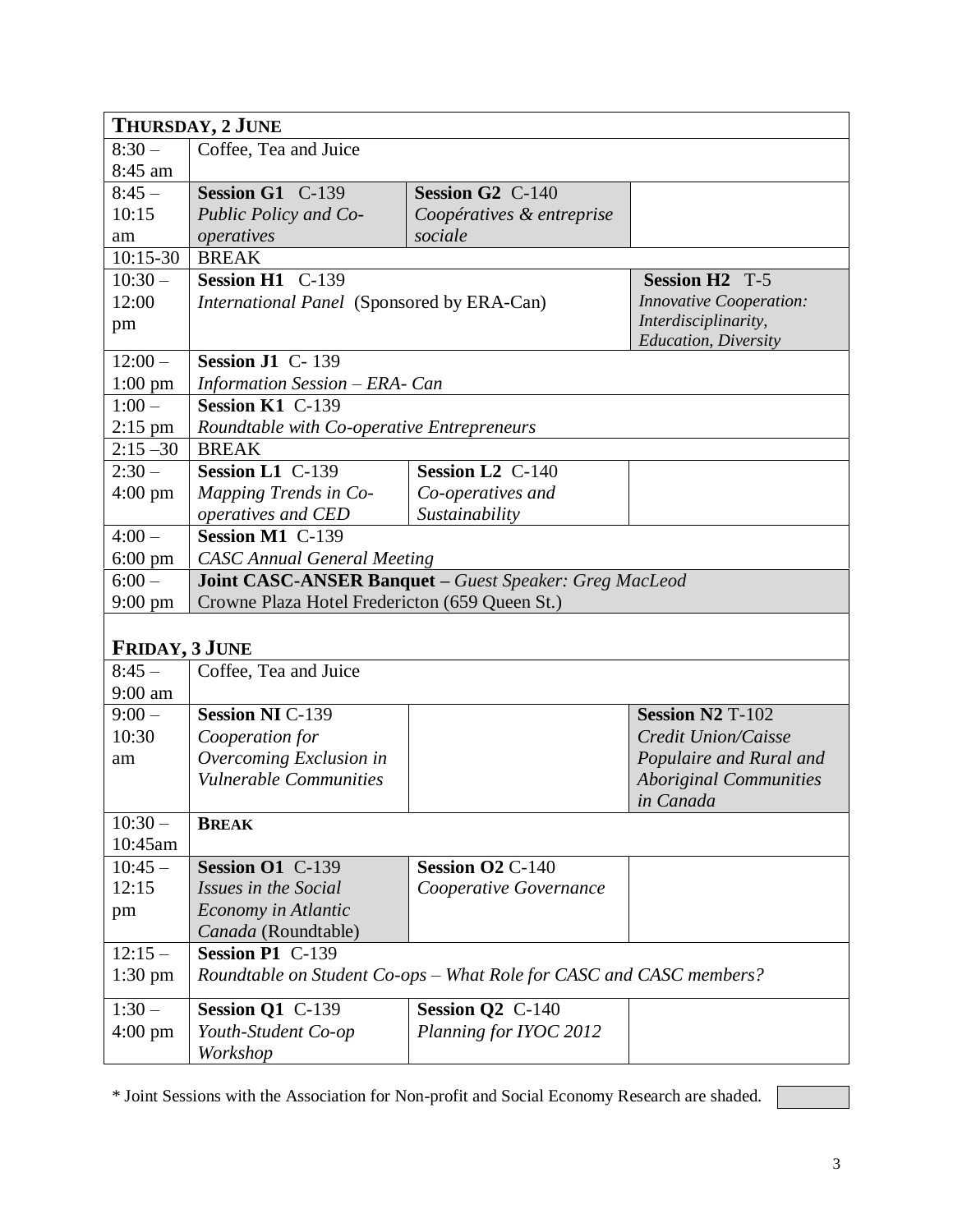# **PROGRAM SESSIONS\***

|                        | Wednesday, June 1st, 2011 |                                                                                                                   |                                |                                                        |  |
|------------------------|---------------------------|-------------------------------------------------------------------------------------------------------------------|--------------------------------|--------------------------------------------------------|--|
| Time                   | Session/<br>Room          | Event                                                                                                             | Presenter                      | Affiliation                                            |  |
| 8:45 to<br>9:00 am     |                           | Coffee, Tea, and Juice                                                                                            |                                |                                                        |  |
| $9:00$ to<br>10:15 am  | A1<br>C139                | <b>Welcome Remarks</b><br>Keynote Address-Social Innovation and New Enterprise Models and<br><b>Opportunities</b> | Darryl Reed<br>Carlo Borzaga   | York University<br>Università degli Studi di<br>Trento |  |
| $10:15$ to<br>10:30 am |                           | <b>Break</b>                                                                                                      |                                |                                                        |  |
| 10:30 to<br>12:00      | B1<br>C139                | The Co-operative Model in Atlantic Canada:<br>Can it still be an answer to today's issues?                        | Sonja Novkovic, Chair          | St. Mary's University                                  |  |
|                        |                           | Leslie Brown, SOAN Department Chairperson, Professor, Mt St Vincent University                                    |                                |                                                        |  |
|                        |                           | David Bent, PhD student, University of New Brunswick                                                              |                                |                                                        |  |
|                        |                           | Marcel Garvie, President of the Board, Co-op Atlantic and Board Member, Canadian Co-operative Association         |                                |                                                        |  |
|                        | B2<br>$C-140$             | <b>Work, Labour and Cooperation</b>                                                                               | Angela Greco, Chair            | Università degli Studi di<br><b>Brescia</b>            |  |
|                        |                           | The Importance of Co-operatives in the Canadian Social Fabric                                                     | Janice McKendrick              | <b>UPEI</b>                                            |  |
|                        |                           | Coworking $-$ a modern take on co-operatives                                                                      | Katarzyna Polanska             | <b>Carleton University</b>                             |  |
| $10:30$ to<br>12:00    | B <sub>3</sub><br>T125    | <b>Community Organizing &amp;</b><br><b>Community Economic Development</b>                                        | Monica Juarez Adeler,<br>Chair | University of Winnipeg                                 |  |
|                        |                           | <b>Community Based Planning:</b>                                                                                  | <b>Brendan Reimer</b>          | <b>CCED-Net</b>                                        |  |
|                        |                           | Building a Federal Policy Framework for CED                                                                       | Kirsten Bernas                 | <b>CCED-Net</b>                                        |  |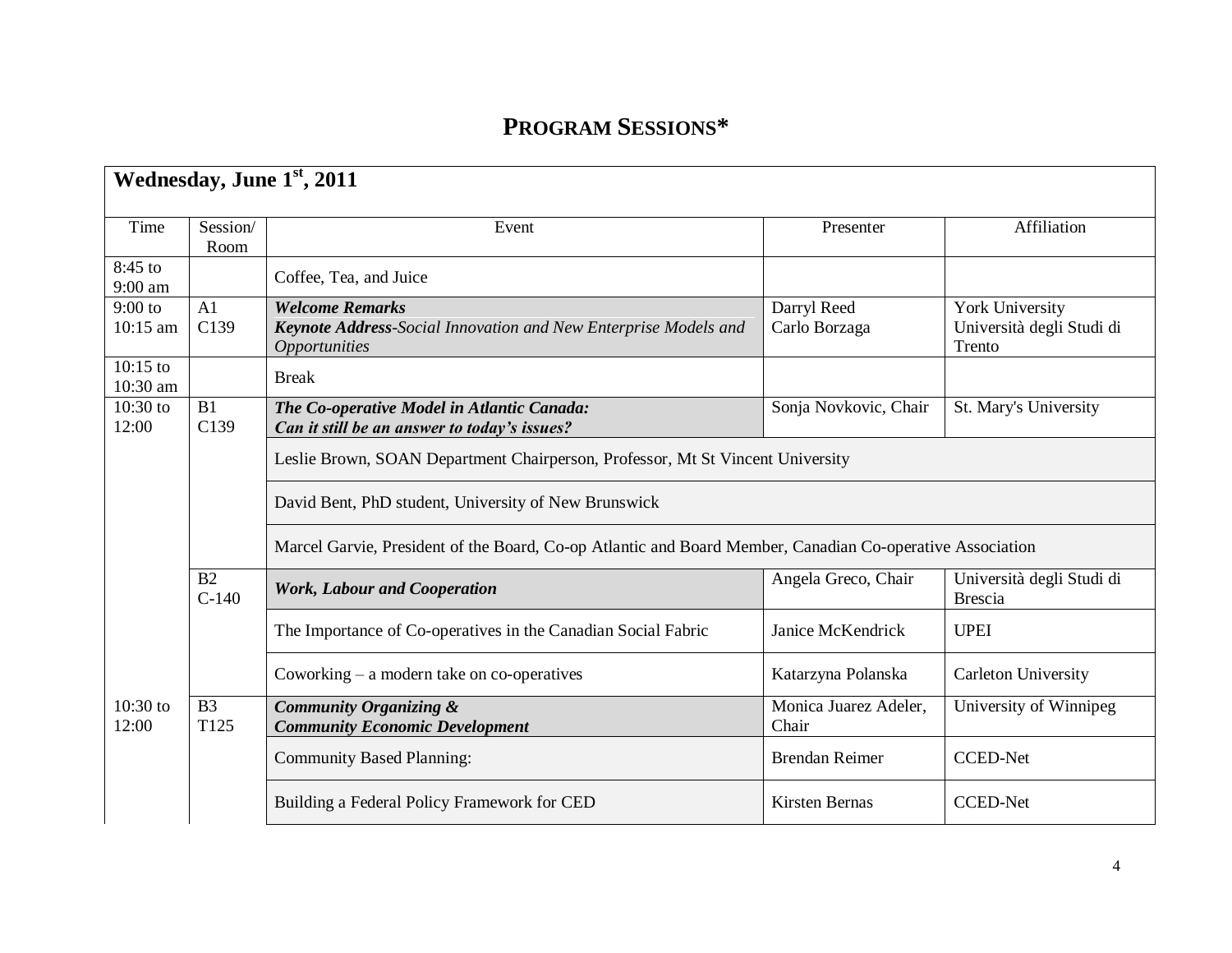|                       |               | Municipal Government Support of the Social Economy Sector                                                | <b>Brendan Reimer</b>                             | <b>CCED-Net</b>                                                            |
|-----------------------|---------------|----------------------------------------------------------------------------------------------------------|---------------------------------------------------|----------------------------------------------------------------------------|
| $12:00-$<br>12:45 pm  | C1<br>$C-139$ | <b>Putting Cooperatives on the Map:</b><br>Co-operatives and the Community Information Database          | <b>Adrian Egbers</b><br><b>Chris Nicholls</b>     | Rural and Cooperatives<br>Secretariat                                      |
| $12:45-$<br>$2:15$ pm | D1<br>$C-139$ | Social Entrepreneurship and Innovation in Co-operatives                                                  | Brendan Reimer, Chair                             | <b>CCED-Net</b>                                                            |
|                       |               | Co-operative management as social entrepreneurship                                                       | Stephanie Guico<br>Sonja Novkovic                 | St. Mary's University<br>St. Mary's University                             |
|                       |               | Forging Alternatives:<br>Starting an Integrative Health Co-operative in Victoria                         | Vanessa Hammond<br>Ian MacPherson<br>Mark Sherman | University of Victoria<br>University of Victoria<br>University of Victoria |
|                       |               | Co-operative networks                                                                                    | Wendy Holm<br>Sonja Novkovic                      | St. Mary's University<br>St. Mary's University                             |
|                       | D2<br>$C-140$ | <b>Women and Co-operatives</b>                                                                           | Linda Shaw, Chair                                 | Co-operative College                                                       |
|                       |               | Voluntary Cooperation in Group Formation:<br>Some New Experimental Evidence                              | Chris de Clercy                                   | University of Western<br>Ontario                                           |
|                       |               | Women and housing co-operatives in Kenya                                                                 | Lesley Voellmecke                                 | University of Ottawa                                                       |
|                       |               | More than Just Babysitting: A historical look at<br>Childcare Co-operatives in BC                        | Lisa Pasolli                                      | University of Victoria                                                     |
| $2:15-$<br>2:30 pm    |               | <b>BREAK</b>                                                                                             |                                                   |                                                                            |
| $2:30-$<br>$4:00$ pm  | E1<br>$T-102$ | <b>Building a Co-operative Research Agenda</b>                                                           | John Anderson, Chair                              | <b>Director Government</b><br>Affairs & Public Policy,<br><b>CCA</b>       |
|                       |               | Lou Hammond Ketilson, Former Director, Centre for the Study of Co-operatives, University of Saskatchewan |                                                   |                                                                            |
|                       |               | Denyse Guy, Executive Director, Ontario Co-operative Association                                         |                                                   |                                                                            |
|                       |               | André Leclerc, Professor, University of Moncton                                                          |                                                   |                                                                            |
|                       |               | Marie-Joëlle Brassard, Director Research and Development, CQCM                                           |                                                   |                                                                            |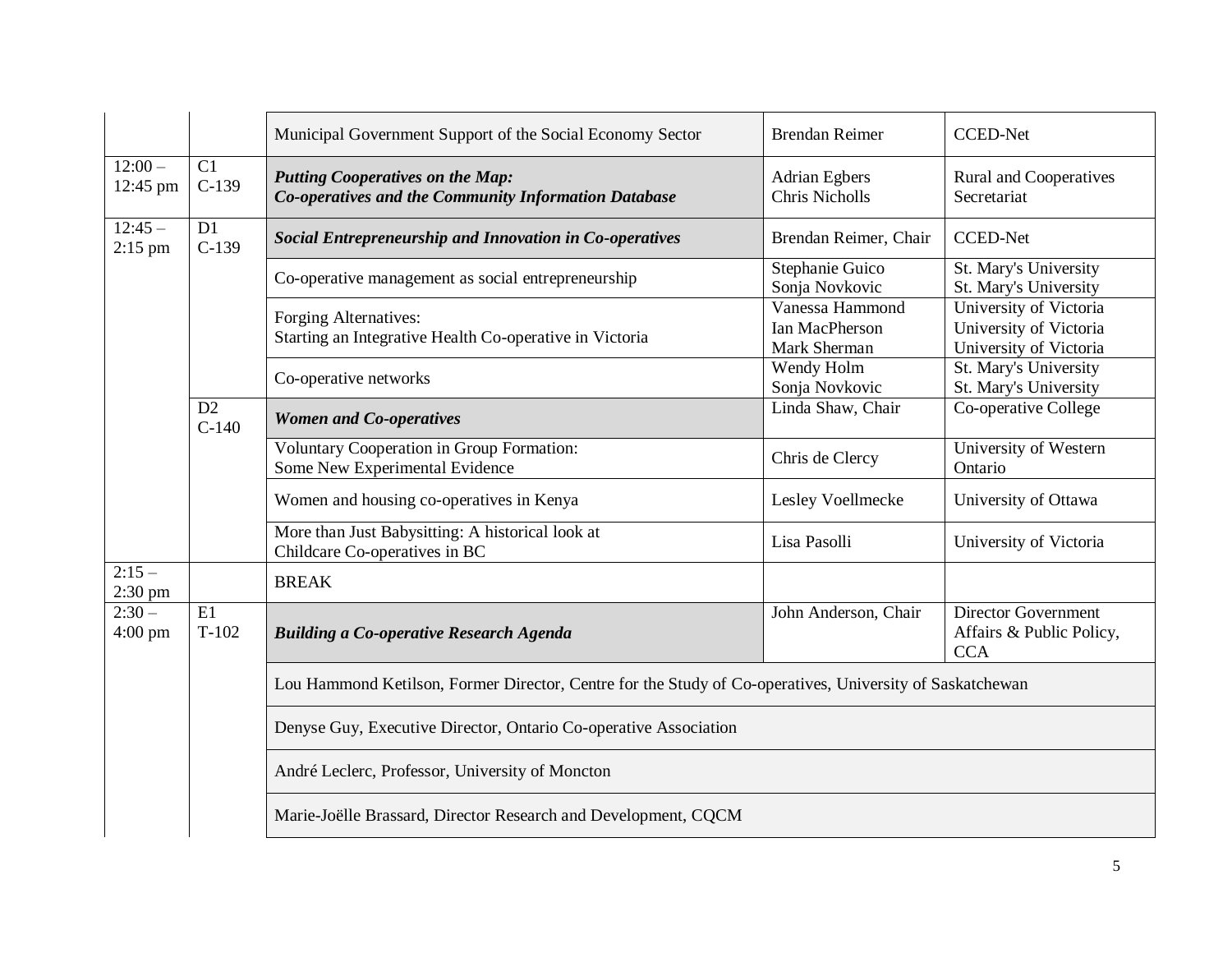|                              |                          | Anne-Marie McInnis, Rural and Co-operatives Secretariat                                                              |                                 |                                                |
|------------------------------|--------------------------|----------------------------------------------------------------------------------------------------------------------|---------------------------------|------------------------------------------------|
| $2:30-$<br>$4:00 \text{ pm}$ | E2<br>C140               | <b>Educating for Cooperation</b>                                                                                     | Janice McKendrick,<br>Chair     | <b>UPEI</b>                                    |
|                              |                          | The Rhythms of Education                                                                                             | <b>Michael Chartier</b>         | University of Saskatchewan                     |
|                              |                          | L'éducation coopérative                                                                                              | André Martin                    | Université de Sherbrooke                       |
|                              | E <sub>3</sub><br>SH-161 | <b>Agricultural Co-operatives</b>                                                                                    | Michael Gertler                 | University of Saskatchewan                     |
|                              |                          | Les archives des entreprises coopératives agricoles                                                                  | Sophie Lefranc-Morel            | Université de Saint-Etienne                    |
|                              |                          | Trust in Organizational Economics: A Review with Application to<br>Co-operatives and Community Supported Agriculture | Mally McGregor<br>Getu Hailu    | Guelph University<br><b>Guelph University</b>  |
|                              |                          | Alternative Development in a Postcolonial State                                                                      | <b>Joel Ratcliffe</b>           | University of Ottawa                           |
| $4:15-$<br>5:30 pm           | F1<br>$C-139$            | <b>Co-operatives and Finance</b>                                                                                     | Elizabeth Hicks, Chair          | Mt St Vincent University                       |
|                              |                          | Investing Locally: The Nova Scotia CEDIF Program                                                                     | John Aylward                    | <b>Venture Solutions</b>                       |
|                              |                          | Financing of Co-operatives in Nova Scotia                                                                            | Imamuddin Khoso<br>Larry Haiven | St. Mary's University<br>St. Mary's University |
|                              |                          | Financial Performance of Co-operative Organizations during Periods<br>of ExecutiveTransition                         | Gregory McKee                   | North Dakota State<br>University               |
|                              | F2<br>C140               | <b>Social Innovation and Fair Trade</b>                                                                              | JJ McMurtry, Chair              | York University                                |
|                              |                          | The Becoming of Fair Trade Practices: When Small Social<br>Entrepreneurs Join and Innovate                           | Angela Greco                    | Università degli Studi di<br><b>Brescia</b>    |
|                              |                          | Débat au sein du commerce équitable:<br>la coopérative ou la plantation comme mode organisationnel                   | Philippe Lapointe               | <b>UQAM</b>                                    |
|                              |                          | Social Entrepreneurship and Innovation in Northern Fair Trade Firms                                                  | Darryl Reed                     | York University                                |
| $5:45-$                      |                          | <b>Joint CASC-ANSER Reception</b> Harriet Irving Library 111 (Library Commons)                                       |                                 |                                                |

| Thursday, June $2nd$ , 2011 |               |                                        |                       |                            |
|-----------------------------|---------------|----------------------------------------|-----------------------|----------------------------|
| $8:30-$<br>8:45 am          |               | Coffee, Tea and Juice                  |                       |                            |
| $8:45-$<br>$10:15$ am       | G1<br>$C-139$ | <b>Public Policy and Co-operatives</b> | Isobel Findlay, Chair | University of Saskatchewan |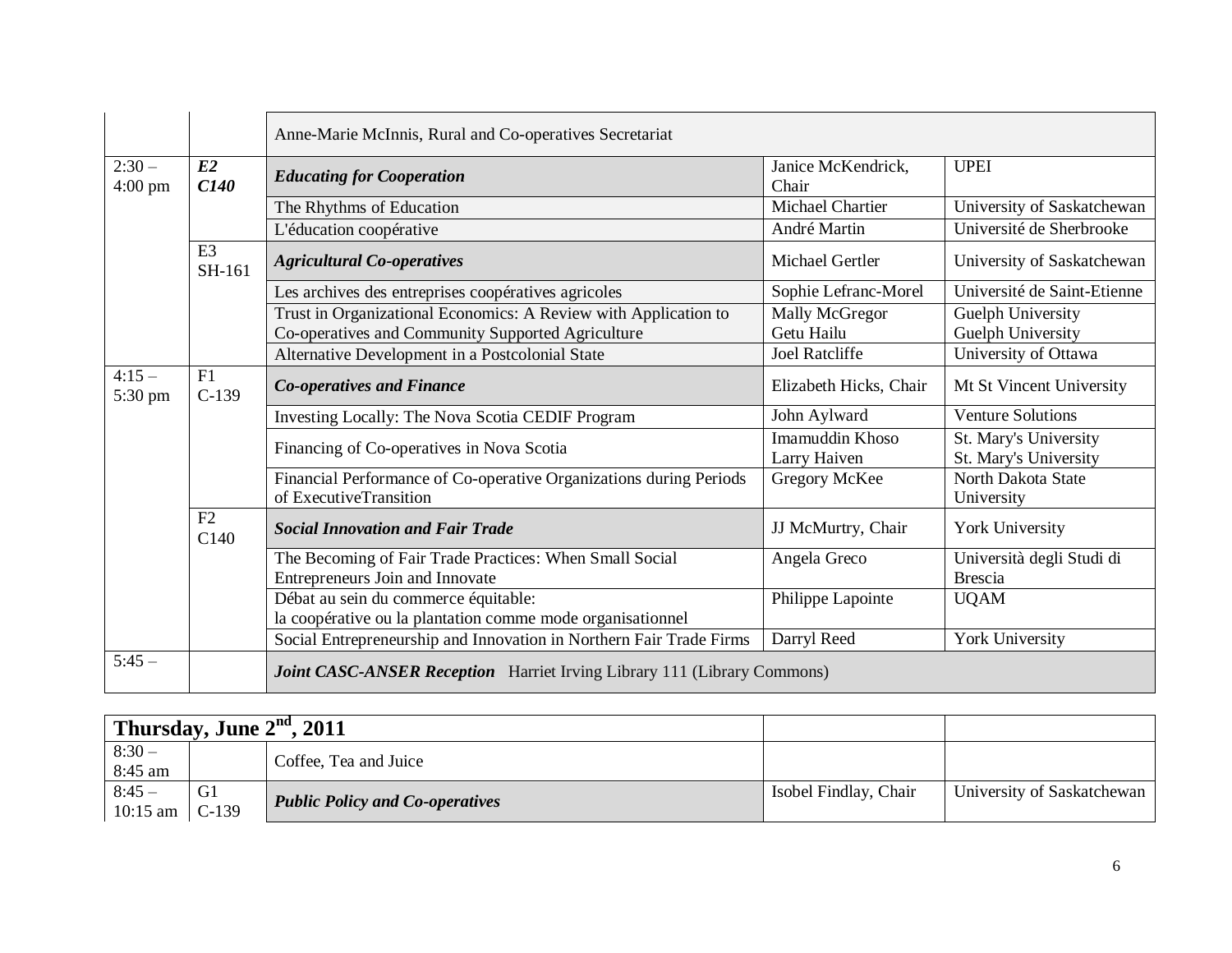|                        |               | Enabling Policy Environments for Co-operative Development: A<br><b>Comparative Experience</b>                                      | Monica Juarez Adeler           | University of Winnipeg                            |
|------------------------|---------------|------------------------------------------------------------------------------------------------------------------------------------|--------------------------------|---------------------------------------------------|
|                        |               | Advocacy and Public Policy in the Ontario Co-operative Movement                                                                    | Denyse Guy<br>Jen Heneberry    | ON-COOP                                           |
|                        | G2<br>$C-140$ | Coopératives & entreprise sociale                                                                                                  | Omer Chouinard, Chair          | Université de Moncton                             |
|                        |               | Les meilleurs pratiques de gestion des coopératives fondées sur leur<br>identité et leurs contributions à l'avantage concurrentiel | Michel Lafleur                 | Université de Sherbrooke                          |
|                        |               | Entreprise sociale et entrepreneuriat social                                                                                       | François Brouard               | <b>Carleton University</b>                        |
|                        |               | La création de valeur par la coopérative et la mutuelle                                                                            | Claude-André Guillotte         | Université de Sherbrooke                          |
| $10:15-$<br>10:30 am   |               | <b>BREAK</b>                                                                                                                       |                                |                                                   |
| $10:30-$<br>12:00 pm   | H1<br>$C-139$ | <b>European-Canadian Research Panel</b>                                                                                            | Lou Hammond<br>Ketilson, Chair | University of Saskatchewan                        |
|                        |               | Making connections: innovation, education and co-operative<br>development                                                          | Linda Shaw                     | Cooperative College                               |
|                        |               | The Determinants of Job Satisfaction in Social Co-operatives                                                                       | Carlo Borzaga                  | Università degli Studi di<br>Trento               |
|                        | H2<br>$T-5$   | <b>Innovative Cooperation: Interdisciplinarity, Education, Diversity</b>                                                           | Ana Maria Peredo,<br>Chair     | University of Victoria                            |
|                        |               | Is this crisis an opportunity? Actors from below, collective enterprise,<br>and social innovation                                  | Ana Maria Peredo               | University of Victoria                            |
|                        |               | The Importance of Co-operatives in the Canadian Social Fabric                                                                      | Nick Montgomery                | University of Victoria                            |
|                        |               | Interdisciplinarity, Citizenship, Motherhood: Childcare Co-ops in BC                                                               | Lisa Pasolli                   | University of Victoria                            |
|                        |               | Innovation in Education: Participatory Youth Cooperation                                                                           | <b>Ben Geselbracht</b>         | University of Victoria                            |
| $12:00 -$<br>$1:00$ pm | J1<br>$C-139$ | <b>Information Session - ERA- Can</b>                                                                                              | <b>Garth Williams</b>          | Public Knowledge Canada /<br>Savoir Public Canada |
| $1:00 -$<br>$2:15$ pm  | K1<br>$C-139$ | <b>Roundtable with Co-operative Practitioners</b>                                                                                  | Denise Guy, Chair              | Ontario Co-operative<br>Association               |
|                        |               | John Aylward, Venture Solutions                                                                                                    |                                |                                                   |
|                        |               | Jeff Moore, JustUs Coffee Roasters                                                                                                 |                                |                                                   |
|                        |               | Karen Miner, Board Member, Mountain Equipment Coop                                                                                 |                                |                                                   |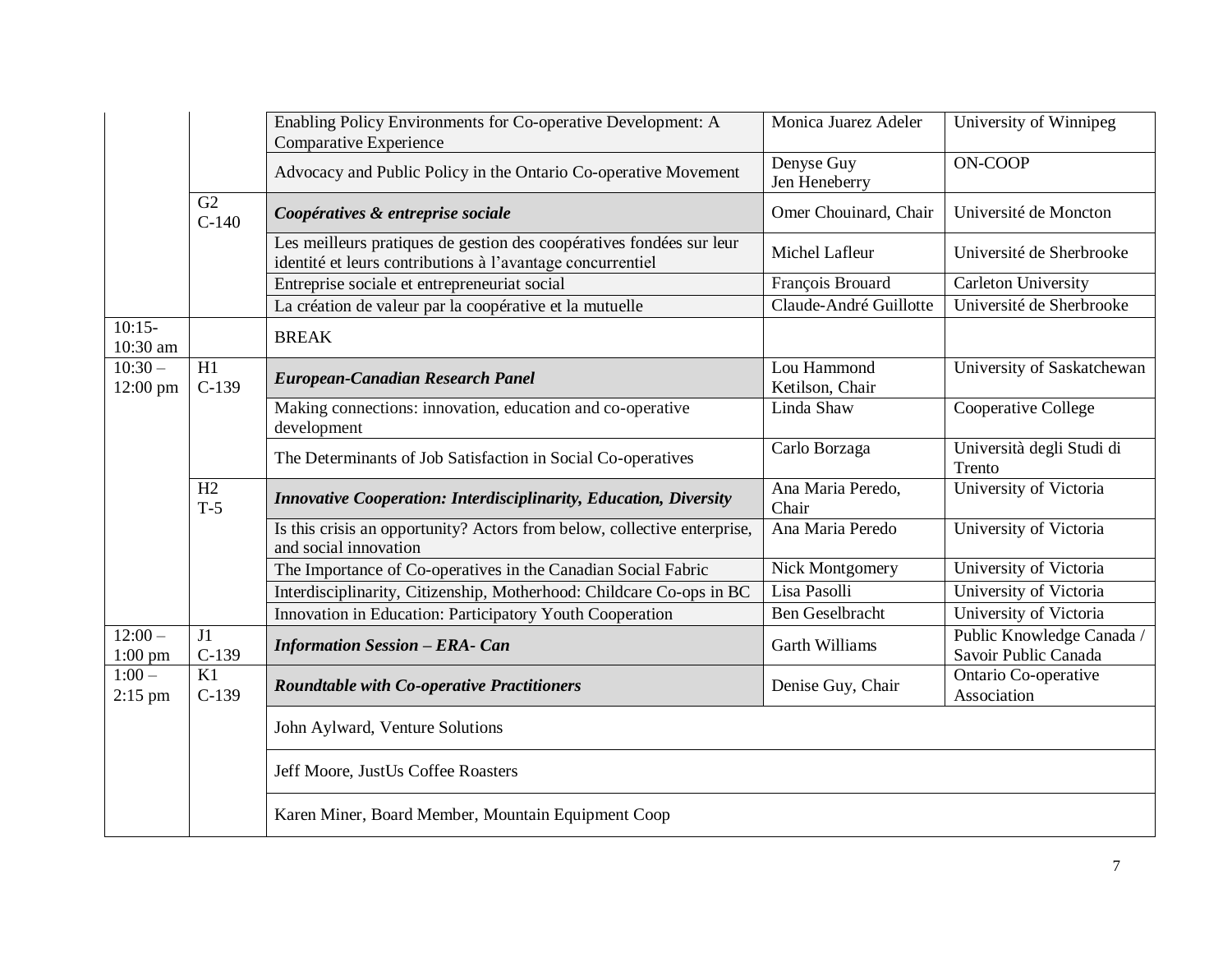| $2:15 - 30$                  |               | <b>BREAK</b>                                                                    |                                                   |                                                                               |
|------------------------------|---------------|---------------------------------------------------------------------------------|---------------------------------------------------|-------------------------------------------------------------------------------|
| $2:30-$<br>$4:00$ pm         | L1<br>$C-139$ | <b>Mapping Trends in Cooperatives and CED</b>                                   | Isobel Findlay                                    | University of Saskatchewan                                                    |
|                              |               | A Profile of CED in Manitoba                                                    | <b>Brendan Reimer</b>                             | <b>CCED-Net</b>                                                               |
|                              |               | Profiling the Social Economy in Northern Ontario, Manitoba, and<br>Saskatchewan | Lou Hammond<br>Ketilson                           | University of Saskatchewan                                                    |
|                              |               | Innovative Trends in Co-operatives: what we have learned                        | John Anderson                                     | Canadian Co-operative<br>Association                                          |
|                              | L2<br>$C-140$ | <b>Cooperatives and Sustainability</b>                                          | James Popham, Chair                               | University of Saskatchewan                                                    |
|                              |               | Co-operative Sustainability and Planning Practices: A Participatory<br>Approach | Leslie Brown<br>Hicks, Elizabeth<br>André Leclerc | Mt St Vincent University<br>Mt St Vincent University<br>Université de Moncton |
|                              |               | Supply Co-ops and the Climate Change Challenge: Issues and<br>Options           | Michael Gertler                                   | University of Saskatchewan                                                    |
| $4:00-$<br>$6:00 \text{ pm}$ | M1<br>$C-139$ | <b>CASC Annual General Meeting</b>                                              |                                                   |                                                                               |
| $6:00-$<br>$9:00 \text{ pm}$ |               | <b>Joint CASC-ANSER Banquet</b> Crowne Plaza Hotel Fredericton (659 Queen St.)  |                                                   |                                                                               |

| Friday, June $3rd$ , 2011 |               |                                                                                                                             |                       |                            |
|---------------------------|---------------|-----------------------------------------------------------------------------------------------------------------------------|-----------------------|----------------------------|
| $8:45-$<br>$9:00$ am      |               | Coffee, Tea and Juice                                                                                                       |                       |                            |
| $9:00-$<br>10:30 am       | N1<br>$C-139$ | <b>Cooperation for Overcoming Exclusion in Vulnerable Communities</b>                                                       | Isobel Findlay, Chair | University of Saskatchewan |
|                           |               | Trading on Tradition: Innovative Aboriginal Enterprise                                                                      | Isobel Findlay        | University of Saskatchewan |
|                           |               | Craft in Northern Ontario: Cultural Identity, Social Innovation and<br>Collective Entrepreneurship in Place-based Economies | Jude Ortiz            | Algoma University          |
|                           |               | The role of co-operatives as fiscally responsible alternatives to<br>incarceration: A trapper's model.                      | James Popham          | University of Saskatchewan |
| $9:00-$<br>$10:30$ am     | N2<br>$T-102$ | <b>Credit Union/Caisse Populaire and Rural and Aboriginal</b><br><b>Communities in Canada</b>                               | Jack Quarter, Chair   | University of Toronto      |
|                           |               | The Challenges of Rural Communities:<br>Credit Unions in the Canadian Countryside                                           | Ian MacPherson        | University of Victoria     |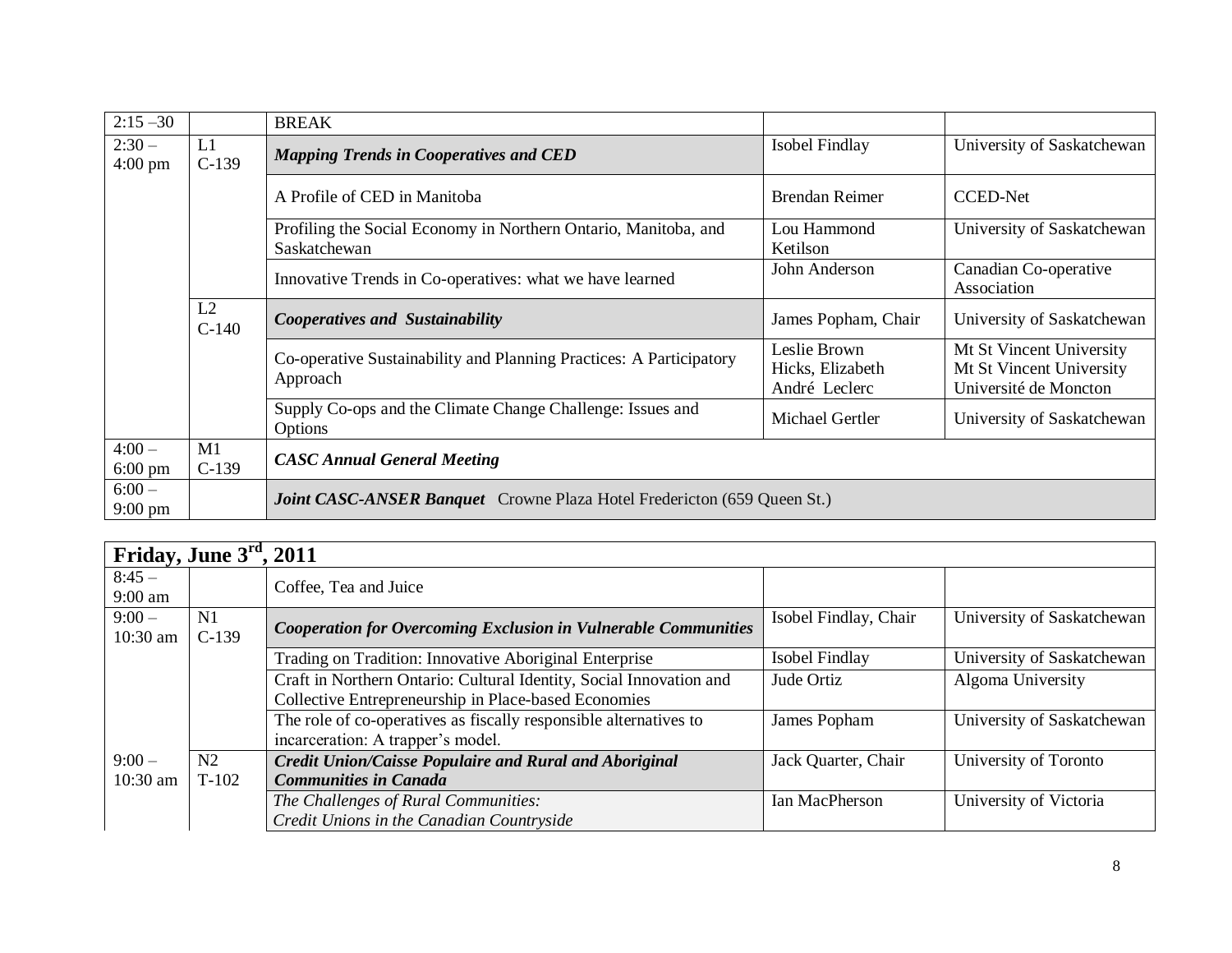|                              |                           | <b>Financing Aboriginal Enterprise Development:</b><br>The Feasibility of Using Co-operative Models | Lou Hammond<br>Ketilson                             | University of Saskatchewan                                                 |
|------------------------------|---------------------------|-----------------------------------------------------------------------------------------------------|-----------------------------------------------------|----------------------------------------------------------------------------|
|                              |                           | Trying to Understand the Rural Tilt among Co-operatives and<br><b>Credit Unions</b>                 | Jennifer Hann<br>Laurie Mook<br><b>Jack Quarter</b> | University of Toronto<br>Arizona State University<br>University of Toronto |
| $10:30-$<br>10:45 am         |                           | <b>Break</b>                                                                                        |                                                     |                                                                            |
| $10:45 -$<br>12:15 pm        | O <sub>1</sub><br>$C-139$ | "Issues in the Social Economy in Atlantic Canada"<br>(Meet the Authors)                             | Sonja Novkovic, Chair                               | St. Mary's University                                                      |
|                              |                           | Overview of the Book and the Issues (L. Brown/S. Novkovic)                                          |                                                     |                                                                            |
|                              |                           | The Social Economy of Atlantic Canada (L. Theriault, S. Asimakos, N. Millar)                        |                                                     |                                                                            |
|                              |                           | Mobilizing to meet Community Needs (O. Chouinard, I. Novaczeck, I. Emke, P. Williams)               |                                                     |                                                                            |
|                              |                           | Evaluation and Measures of Performance in the Social Economy (S. Novkovic)                          |                                                     |                                                                            |
|                              |                           | Policy Directions for the Social Economy (M. MacDonald)                                             |                                                     |                                                                            |
|                              | O <sub>2</sub><br>$C-140$ | Co-operative Governance                                                                             | Michael Gertler, Chair                              | University of Saskatchewan                                                 |
|                              |                           | Canadian Co-operatives - Are They Governed Better than<br>Nonprofits?                               | Judy and Larry Haiven                               | St. Mary's University                                                      |
|                              |                           | Creating A Dispute Resolution Process in Worker Co-operatives                                       | John McNamara                                       | St. Mary's University                                                      |
| $12:15-$<br>$1:30$ pm        | P <sub>1</sub><br>$C-139$ | Roundtable on Student Co-operatives -<br><b>What Role for CASC and CASC members?</b>                |                                                     |                                                                            |
|                              |                           |                                                                                                     |                                                     |                                                                            |
| $1:30-$<br>$4:00 \text{ pm}$ | Q1<br>$C-139$             | <b>Youth-Student Co-op Workshop</b>                                                                 |                                                     |                                                                            |
|                              | Q2<br>$C-140$             | <b>Planning for IYOC 2012</b>                                                                       |                                                     |                                                                            |

 $*$  Legend:  $C =$  Carleton Hall  $T =$  Tilley Hall  $SH =$  Singer Hall

\* Joint sessions with the Association for Non-profit and Social Economy Research (ANSER) are shaded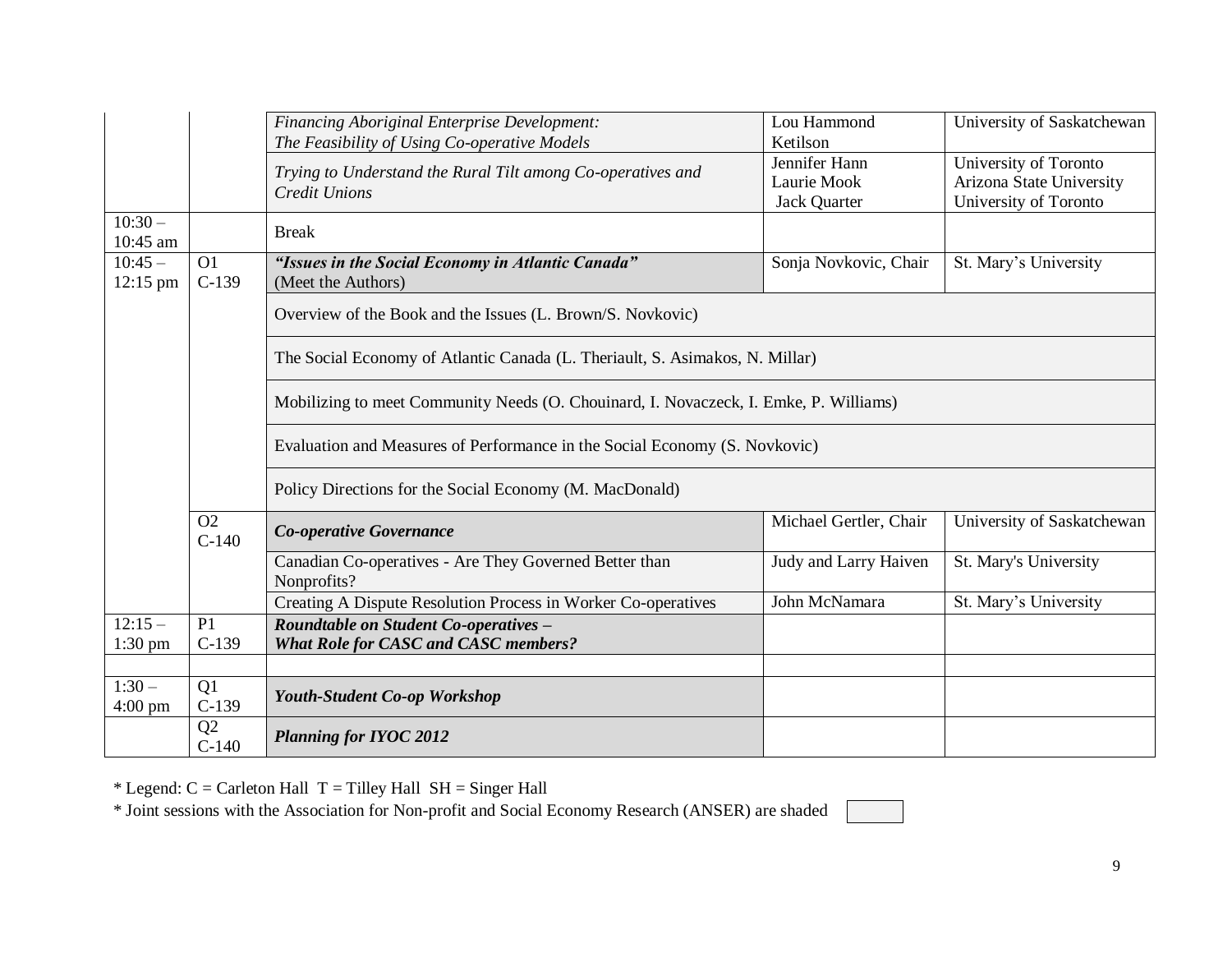## **ABSTRACTS**

Abstracts are in alphabetical order by the first author's last name.

#### **Enabling Policy Environments for Co-operative Development: A Comparative Experience**

*Monica Juarez Adeler*, Department of Business and Administration, Faculty of Business and Economics, University of Winnipeg; PhD candidate, Interdisciplinary Studies (Co-operative Concentration), University of Saskatchewan

By identifying effective factors and strategies that create, sustain, and develop co-operative organizations, this study draws on a comparative analysis of policy frameworks from Spain, Italy, and Quebec. These diverse co-operative sectors are marked by similarities and disparities of innovative policy mechanisms, supportive organizational structure, financing tools, and socio-economic impact. In exploring the policy domain, this study will be attending to the socio-cultural factors in Spain, Italy, and Quebec that have predisposed them to achieve remarkable co-operative development and encouraged innovative co-op policy.

#### **Innovative Trends in Co-operatives: what we have learned about where we are going and are we going where we want to go?**

*John Anderson*, Director, Government Affairs and Public Policy, Canadian Co-operative Association

This paper will examine innovative trends in new and emerging co-operatives in Canada since 2003. It will use data from the Innovative Co-operative Projects component of the Co-operative Development Initiative: a four year \$16 million partnership program funded by the Co-operatives Secretariat and managed by CCA and the CCCM (le Conseil canadien de la coopération et de la mutualité) to help develop new and emerging co-operatives.

The paper will to try not only to chart what are the trends in innovation but using interviews with the projects, co-op developers and provincial organizations understand why these trends are occurring in certain sectors and regions and what are the strengths and weaknesses of these developments.

#### **Investing Locally: Is the Nova Scotia CEDIF program a successful method of raising capital for Community Economic Development in Nova Scotia?**

*John Aylward,* Senior Project Manager, Venture Solutions

This paper evaluates whether the Nova Scotia Community Economic Development Investment Fund (CEDIF) program has been a successful method of raising capital for community economic development in Nova Scotia over the past ten years. A participatory research methodology was applied involving the CEDIF developers, board members, Government agencies and representative associations who have created and utilized a CEDIF. Based on province wide research into the topic through questionnaires, interviews, existing literature and available financial data, the research will provide information which may raise awareness of the program and stimulate debate as to the effectiveness of regional community investment based programs.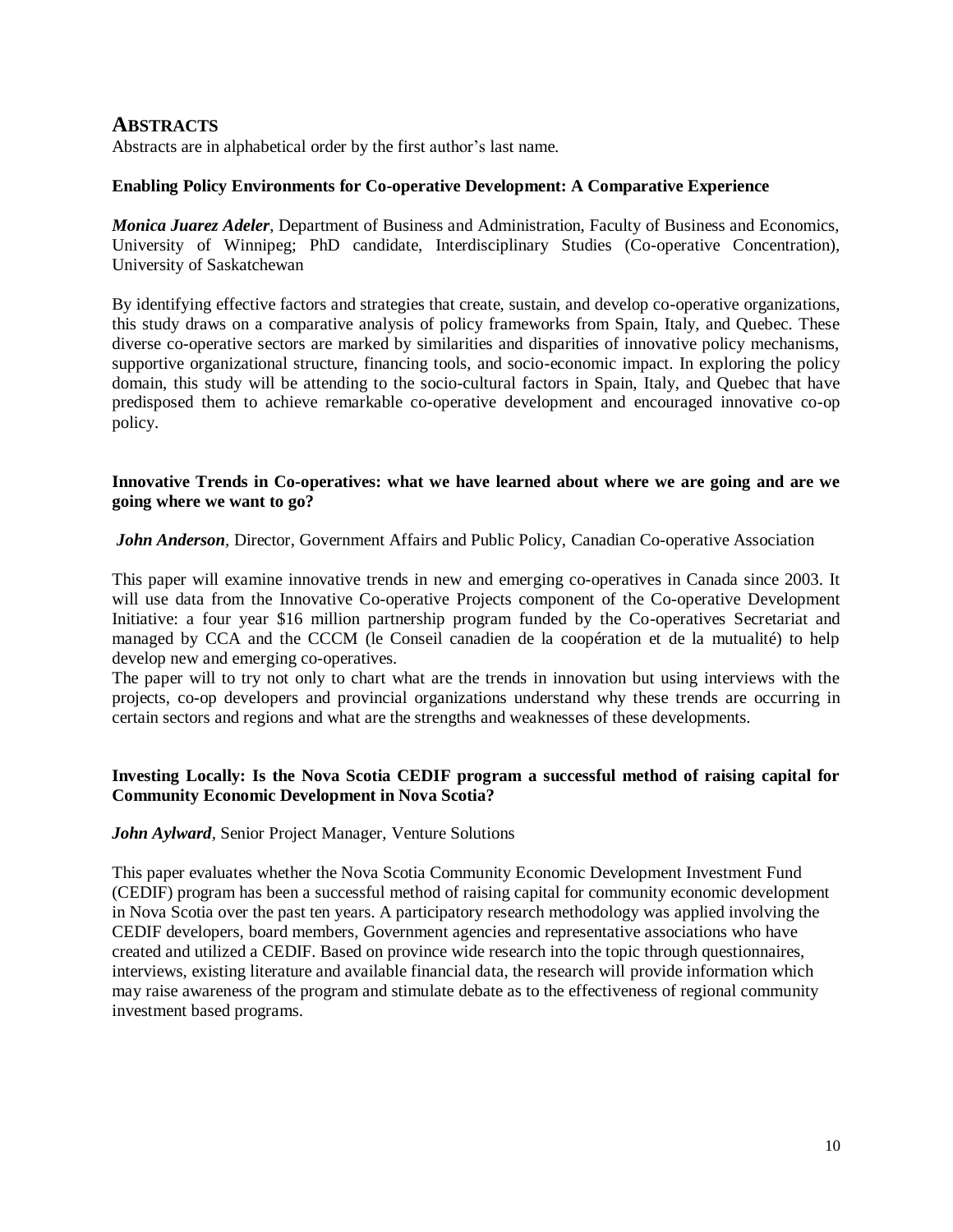#### **Building a Federal Policy Framework and Program in support of Community Economic Development (CED)**

#### *Kirsten Bernas***,** Research and Policy Advisor, Canadian Community Economic Development Network

The paper provides a broad overview of the Province of Manitoba's CED Policy Framework and Neighbourhoods Alive! program. This includes an analysis of the key strengths and weaknesses of each initiative and the major factors contributing to their success or lack thereof. Based on the Manitoba experience, the presentation will conclude by recommending how a CED Policy Framework and accompanying Neighbourhood Revitalization program might be developed and implemented at the federal government level to support comprehensive and community led socio-economic development across Canada.

#### **Co-operative Sustainability and Planning Practices: a Participatory Approach**

Leslie Brown, Chair, Department of Sociology & Anthropology at Mount Saint Vincent University, and Director of the SSHRC-funded Social Economy and Sustainability Research Network (2005-2011). *Elizabeth Hicks,* Associate professor, Business Administration and Tourism and Hospitality Management, Mount Saint Vincent University, board member of CEARC and ANSER *André Leclerc,* Chaire des caisses populaires acadiennes en gestion des coopératives (Acadian Credit Unions Chair in Co-operatives Management).

Three university-based researchers are collaborating with Co-op Atlantic and seven of its member cooperatives to refine, pilot, and assess the use of a sustainability and planning tool with which retail cooperatives can not only account for and report on their co-operative sustainability (including their social, economic and environmental performance) but also use in their strategic planning and ongoing operations and governance. The tool is rooted in the ICA Co-operative principles and values and informed by Russ Christiansen's balanced scorecard for Co-operatives and other literature.

The focus of this paper is on the process of refining the tool, the content of the tool and the preliminary experiences of those who piloted its use.

#### **The Rhythms of Education: The Role of Foresight and Wisdom in Co-operative Practice**

#### *Michael Chartier*, PhD Candidate, Interdisciplinary Studies, University of Saskatchewan

This paper argues that the foundations of successful co-operative development lie in educational practices which rely on democratic participation and creativity. I argue that the educational theory of Alfred North Whitehead, a notable 20<sup>th</sup> century philosopher of education and metaphysics, provides a model of learning that meets the specific ideological needs of community-based collective enterprises. Through an examination of Whitehead's Rhythmic Theory of Growth and his concepts of Foresight and Wisdom, I demonstrate the suitability of his work to co-operative development by emphasizing connections between education and democratic economic participation.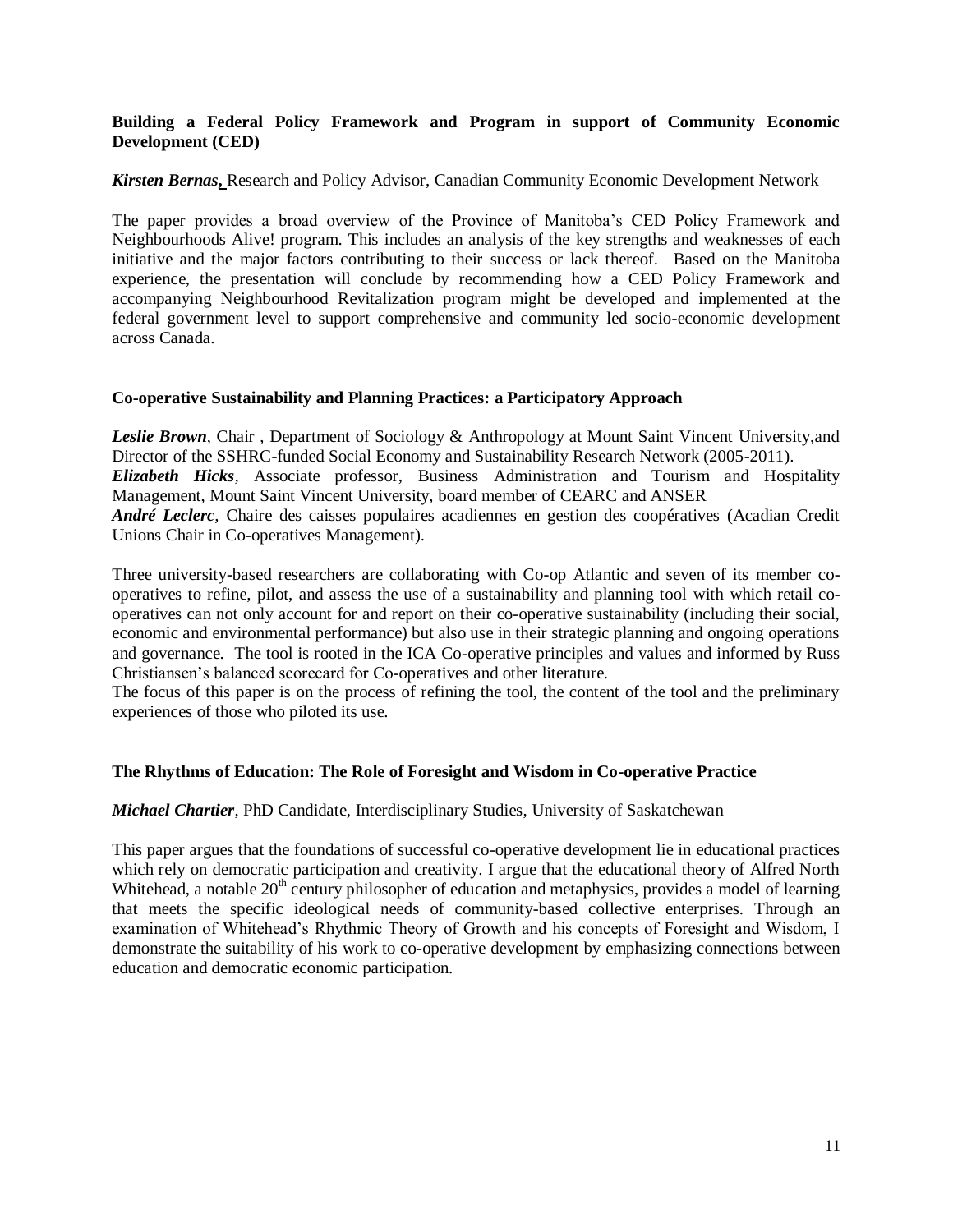#### **Voluntary Co-operation in Group Formation: Some New Experimental Evidence.**

#### *Christine de Clercy*, Department of Political Science, University of Western Ontario

The failure of large groups to form represents a key challenge for voluntary action. Explaining why cooperative and not-for-profit groups often fail to coalesce, despite an obvious need for collective action, poses a large challenge for activists, scholars and practitioners alike. This paper reports the results of a series of small group experiments aimed at exploring how the gender composition of latent groups affects the probability of their initiation. The results suggest gender differences, particularly the presence of women in the leadership core, is important in the creation of voluntary groups.

#### **Trading on Tradition: Innovative Aboriginal Enterprise**

*Isobel M. Findlay*, Associate professor, Management and Marketing, Edwards School of Business, and Scholar, Centre for the Study of Co-operatives, University of Saskatchewan

Societies and their institutions require open, dynamic, and exemplary systems to facilitate new ways of thinking and doing. In the Canadian context, co-operatives are engaging and being enriched by Aboriginal communities bridging traditional and social economies to achieve a common vision of a healthy, sustainable community. This paper discusses how one Aboriginal co-operative is reinventing itself and engaging youth to redefine co-operative enterprise. If the co-operative form has helped Aboriginal communities revitalize entrepreneurship and resist neo-colonial incursions, Aboriginal communities have brought new energies and understandings to co-operatives, a renewed respect for Indigenous knowledge with a capacity to combine governance and enterprise in fashioning sustainable futures.

#### **Supply Co-ops and the Climate Change Challenge: Issues and Options**

*Michael Gertler*, Associate Professor, Sociology; Acting Director, Centre for the Study of Co-operatives; Assoc. Member, School of Environment and Sustainability, University of Saskatchewan

While co-operatives can act effectively on sustainable development agendas, co-ops supplying production inputs face particular challenges in responding to environmental regulations and expectations. They frequently handle products that are contentious as pollutants or as agents of climate change, and they face contradictory demands in terms of pricing, products, production processes, and environmental management. This paper examines the environmental practices of important supply co-ops in North America—and further afield. It evaluates underlying issues, potential responses and associated costs. It also identifies strategies that enable supply co-ops to reduce environmental impacts and respond to this central societal challenge.

#### **The Becoming of Fair Trade Practices: When Small Social Entrepreneurs Join and Innovate**

#### *Angela Greco*, PhD Candidate, Università degli Studi di Brescia

Based on in-depth interviews, this paper analyzes a network alternative to mainstream channels and composed of small-sized co-operatives involved in the production, transformation, and commercialization of fair trade coffee: coffee beans are grown in Guatemala, roasted and sold in Italy. Within the institutional and organizational context, the paper describes how cooperation among cooperatives entails an alternative socio-economic model (based on diversity, quality and social/environmental sustainability)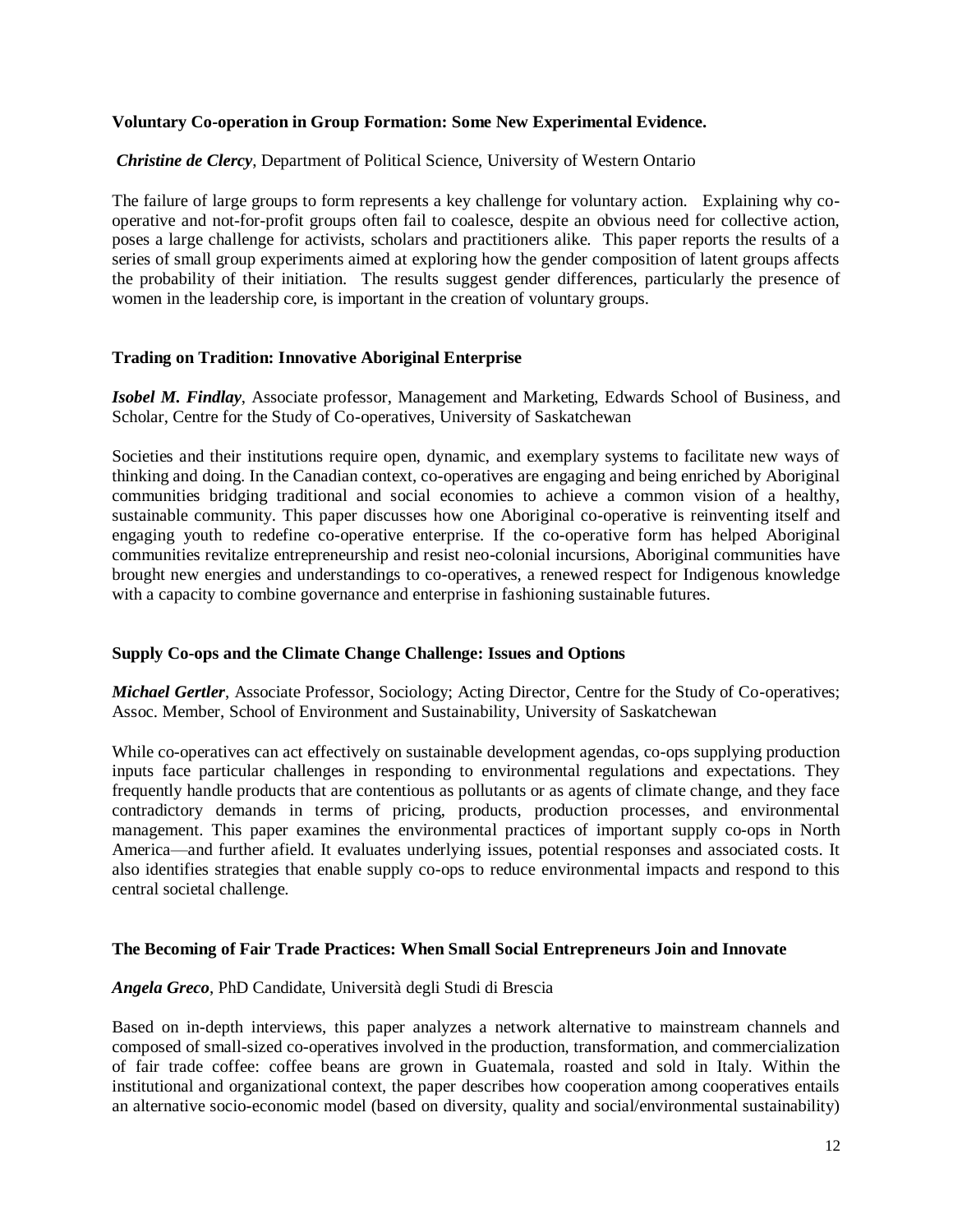that can trigger mechanisms that - beyond providing effective solutions to (global and local) market failures - reinforce the role of cooperative values as sustainable approach to contemporary challenges of socio-economic and environmental complexity.

#### **Co-operative management as social entrepreneurship**

#### *Stephanie Guico and Sonja Novkovic*, Department of Economics, St. Mary's University

The paper argues that cooperative form of organization is a source of social entrepreneurship by its very nature. Social entrepreneurship, understood to represent jointly created solutions by a group of participants rather than one person alone, is a key component of decision-making in democratic firms based on cooperative principles and values. When cooperatives subscribe to participatory management, we argue, the solutions to ongoing issues are jointly created by the members. We describe the Cooperative Index as a management tool rooted in total participation, and as such it can be also understood as a tool that can promote social innovation.

#### **La création de valeur par la coopérative et la mutuelle: état des lieux.**

*Claude-André Guillotte,* Étudiant au doctorat et chargé de cours; chercheur associé à l'Institut de recherche et d'éducation pour les coopératives et les mutuelles de l'Université de Sherbrooke (IRECUS)

Les coopératives et les mutuelles participent d'une finalité de réponse aux besoins de leurs adhérents, et non à la maximisation du capital investi. Il devient donc important d'adopter des modèles managériaux de création de valeur qui prennent en compte cette distinction fondamentale. Une revue des modèles de création de valeur issus de l'entreprise traditionnelle témoigne de l'incompatibilité de ces modèles avec les finalités coopératives et mutualistes. Il s'agit donc pour ces entreprises collectives de définir la valeur et la création de valeur pour bâtir des modèles alignés sur les fondements coopératifs et mutualistes.

#### **Advocacy and Public Policy in the Ontario Co-operative Movement**

#### *Denyse Guy***,** Executive Director, Ontario Co-operative Association, *Jen Heneberry*

In the early 2000s, the co-operative movement in Ontario came together in order to lobby the provincial government for active co-operative development support programs. There was momentum in Ontario to undertake this due to several events and examples happening elsewhere. Many provincial governments had developed such support programs with the provincial co-operative movements, and the federal government had just announced that it was launching the Co-operative Development Initiative (CDI) to provide active support to the movement across the country, followed by the promise of federal policy support for the social economy sector. This research paper assesses the progress of the efforts of the Ontario co-operative movement to date as well as the barriers and challenges faced by the leaders of the movement in their lobbying efforts. It details how the Ontario co-operative movement developed a sectoral identity for itself and framed its objectives in an effort to strengthen its relationship with the Ontario government. Gaining a better understanding of the development of the movement's efforts and analyzing the challenges it has faced in achieving its goals will provide an opportunity to identify other strategies or directions that the movement might consider in continuing its efforts.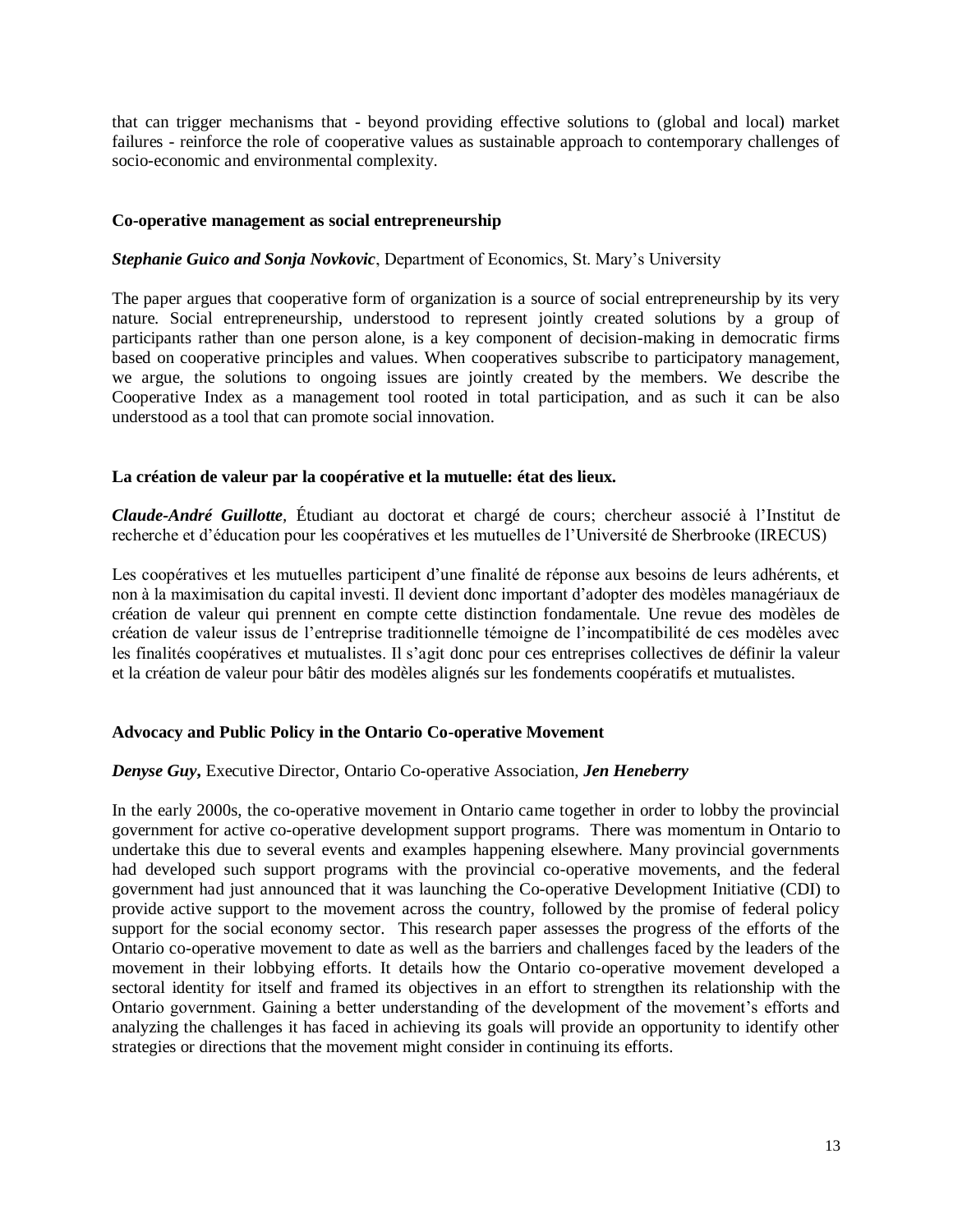#### **Canadian Co-operatives - Are They Governed Better than Nonprofits?**

*Judy Haiven,* Associate professor, Management, Sobey School of Business, Saint Mary's U. *Larry Haiven*, Professor, Management, Sobey School of Business, and Director, MMCCU, Saint Mary's U.

The 2012 "The International Year of Co-operatives" approaches and we are passing through the worst financial crisis since the 1930s - a crisis in large part due to a massive failing in the governance of forprofit corporations. Yet we see very little in-depth research into co-operatives and how they are governed. According to a recent Quebec study, the survival rate of co-operatives after five years in that province was 82% higher than other forms of enterprise and 130% higher after ten years. These figures are truly impressive and suggest that there is something about the co-operative governance that makes it more sustainable. We investigate a) the relationship between co-operative governance and their performance and b) whether co-operatives have lessons for governance in other sectors as well. This study focuses on an in-depth investigation of the governance of rural natural gas and electrical delivery co-operatives in the province of Alberta. The Alberta model for these utilities is unique in Canada (though it exists in the United States). Other Canadian provinces deliver these utilities either through government-owned enterprises (some later privatized) or private enterprises from the start. In Alberta, the private sector did not initially wish to invest in rural delivery and government did not want to run these utilities either. Thus, they established co-operatives, somewhat of an anomaly in such a "redneck" province.

#### **Forging Alternatives: Starting an Integrative Health Co-operative in Victoria**

#### *Vanessa Hammond*, *Ian MacPherson, and Mark Sherman*, University of Victoria

Canadians are justifiably proud of their health care system, yet it is far from perfect. It is not as accessible as is commonly believed. It tends toward heroic medicine, treating people when they become ill and not doing enough to encourage prevention of illness through greater personal responsibility and community wellness. It tends to ignore alternative forms of medicine. This paper will explore the emergence of the Victoria Community Health Co-operative (VCHC). It is written by Mark Sherman, widely regarded as the "founder" of the co-op; Vanessa Hammond, a co-operative developer associated with it since its earliest days; and Ian MacPherson, a Co-operative Studies specialist who has served on the Board for two years. The paper will explore the origins of the co-operative, which stretch back to 2002 and which particularly tries to address issues of accessibility, integrated medical practice, personal strategies for achieving better health, and activities to improve community wellness. It will discuss the relationship with the James Bay Community Project, which until government funding ceased, operated a health clinic employing salaried doctors, and how that clinic was transformed into VCHC. It will address the specific issues typically associated with co-operative entrepreneurship as co-ops proceed through their formative and stabilizing issues, highlighting how it has addressed relationships with members, the community, the sector and the government. It will address the kinds of challenges the co-op has encountered in developing appropriate management structures. There are several innovative dimensions within the work so far undertaken by VCHC: for example, bridging different kinds of medical practice, conducting outreach programmes for the benefit of members and the community generally, understanding how to develop such a co-op within the existing fee system in British Columbia, and connecting effectively with the sector.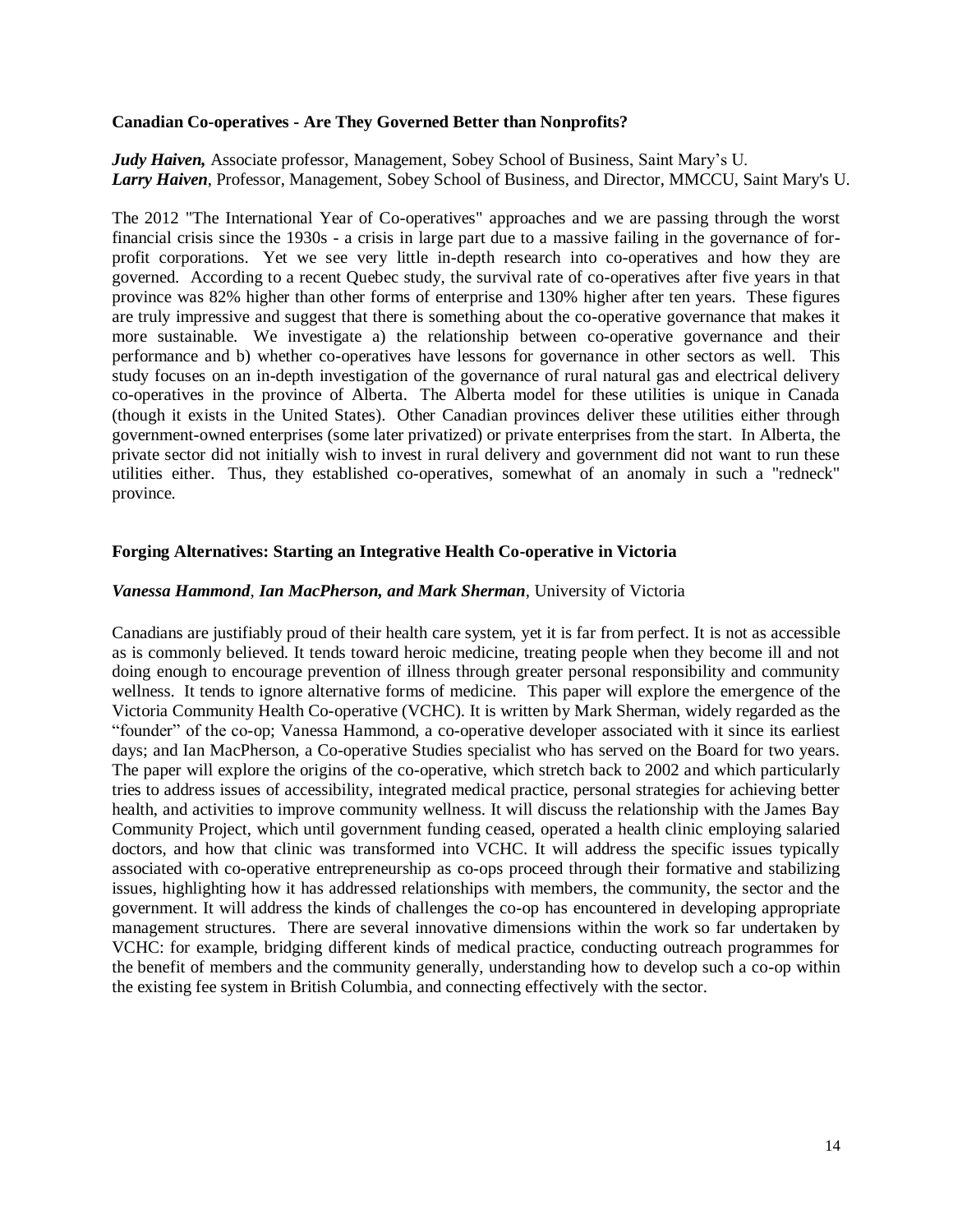#### **Profiling the Social Economy in Northern Ontario, Manitoba, and Saskatchewan: Examining Five Years of Research**

#### *Lou Hammond Ketilson*, Centre for the Study of Co-operatives, University of Saskatchewan

Over the past five years Northern Ontario, Manitoba, and Saskatchewan researchers have been developing comprehensive profiles of social-economy organizations, highlighting innovative organizational structures, internal and external processes for community and member engagement, effective financing strategies, and comprehensive measures of organizational and community outcomes. The research has been conducted with an eye to producing conclusions and models for best practices that can be widely applied. Research has also reflected on whether such models and practices need to be rethought or adapted to fit different cultural contexts such as Aboriginal communities. The proposed paper analyses the organizational profiles that have been developed and attempts to draw conclusions regarding the unique nature of the social economy in this particular region of Canada.

#### **Co-operative networks**

#### *Wendy Holm* and *Sonja Novkovic*, Department of Economics, St. Mary's University

The paper examines cooperative networks as a source of innovation. While theory suggests that cooperative network formation is a basis of innovation, as well as a source of competitive advantage, in practice these networks are scarce. We argue that cooperatives that are utilizing the principle of cooperation among cooperatives are more likely to create innovative solutions for their members. We examine the theory and evidence of cooperative network formation and advantages, and illustrate with a few examples.

#### **Financing of Co-operatives in Nova Scotia: Options and Challenges**

#### *Imamuddin Khoso*, Post doctoral fellow, Department of Management, Saint Mary's University *Larry Haiven*, Professor, Sobey School of Business, and Director, MMCCU, Saint Mary's University

Half of the Canadian population is a member of a cooperative, making Canada a highly cooperative country (Zamagni & Zamagni, 2010). Cooperatives are member owned firms and members are at the same time the patrons. Like investor-owned firms, cooperatives need capital to conduct day-to-day operations. Cooperatives primarily raise capital through members' investment, retained earnings, and member loans. The cooperatives that are in the growth-phase need additional capital for buildings, machinery, equipment, inventory, and other infrastructure. In such situation, members' equity pool and retained earnings may not be sufficient to finance growth and that cooperatives have to resort to external finance such as bank debt. Financing is one of the major problems cooperatives face. There seems to be theoretical rationale and anecdotal evidence that cooperatives face greater difficulty relative to investorowned companies with access to capital because of the former's ownership structure and non marketability of equity stock. The financing issue of cooperatives has not as yet been researched to any great extent in the Canada. In an attempt to identify financing problems of cooperatives a country-wide survey sponsored by the federal government was conducted in 2007. The survey results showed that onefifth of cooperatives in Canada find financing a binding constraint to the growth of their organizations and one-third of cooperatives applied for external financing in 2007. The survey evidenced that the cooperatives located in Atlantic Canada were the most likely to have made request for financing, followed by co-ops based in Quebec. However, Quebec-based cooperatives sought almost the full amount of financing requested whereas Atlantic-based cooperatives were the least likely to receive the full amount of financing they applied for (Statistics Canada, 2007). In the results of this study, we expect to report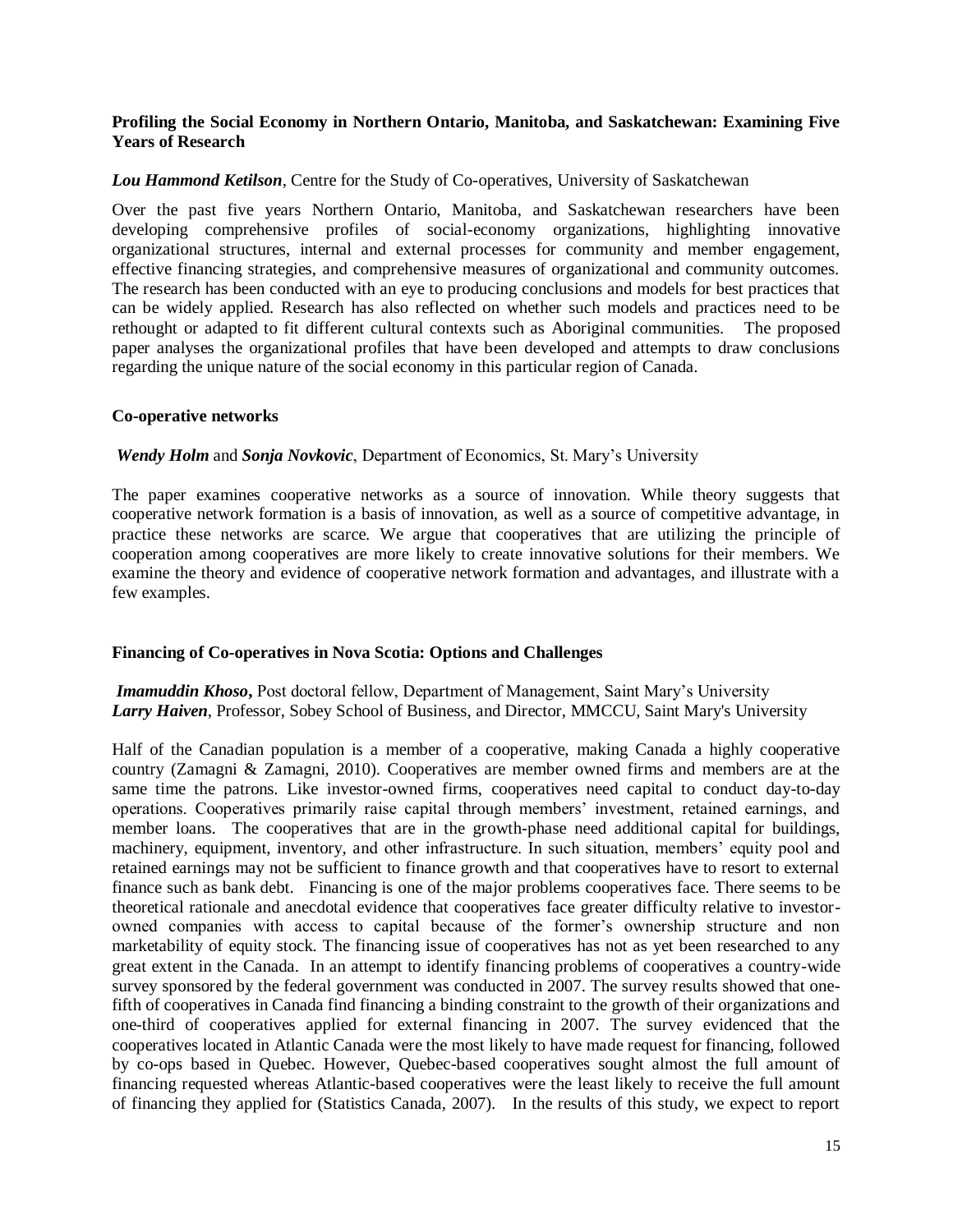the financing needs of cooperatives in Nova Scotia, their preferred sources and uses, and to identify challenges they face. The results will be helpful in manifold ways. First, it will help corroborate or reject the existing notion that cooperatives (particularly Atlantic-based) are relatively in a disadvantageous position when it comes to raise capital. Second, it may highlight new challenges that cooperatives in Nova Scotia face and that have not yet been discussed in the literature. Finally results may have policy implications for concerned quarters to help resolve the financing problems of cooperatives.

#### **Les meilleurs pratiques de gestion des coopératives fondées sur leur identité et leurs contributions à l'avantage concurrentiel**

#### *Michel Lafleur,* IRECUS, Université de Sherbrooke

Les coopératives font face aux pressions de la mondialisation et ses répercussions sur le développement et la gestion des entreprises. Les outils de gestion à la disposition des coopératives sont presqu'exclusivement subordonnés à la logique du secteur capitaliste. Dans ce cadre, il existe peu d'ouvrage de référence qui présente les pratiques de gestion propre à l'identité coopérative. La présente proposition viendra proposer, d'une part, une catégorisation des bonnes pratiques de gestion que l'on peut attribuer à l'identité coopérative et d'autre part, une analyse de ses pratiques sur le développement d'un avantage concurrentiel.

#### **Débat au sein du commerce équitable : la coopérative ou la plantation comme mode organisationnel**

#### *Philippe Lapointe*, Étudiant à la maîtrise en Science politique, UQAM

Quel est l'impact que peut avoir un modèle organisationnel sur la perspective de transformation sociale d'une alternative économique? L'introduction de plantations et de modèles hiérarchisés de gestion au sein de la certification équitable est un exemple de changement de modèle organisationnel, pour une certification qui auparavant s'appuyait presque qu'exclusivement sur la coopérative. En quoi ce changement de modèle aura-t-il un impact sur la capacité du commerce équitable de se présenter comme étant une alternative économique.

#### **Les archives des entreprises coopératives agricoles: connaître l'histoire pour transmettre l'outil?**

#### *Sophie Lefranc-Morel*, Doctorante rattachée à **l'**UMR 5600 CNRS EVS – ISTHME, Université de Saint-Etienne (France).

Des entreprises coopératives agricoles de la Loire se sont réunies autour d'une démarche innovante pour pallier à la défection des jeunes générations : mener un projet de recherche ayant pour but d'abord l'identification de leur patrimoine culturel, ensuite une réflexion sur les stratégies de transmission des pratiques entre les générations. La recherche est principalement fondée sur le dépouillement et le traitement des procès-verbaux des Assemblées générales depuis la création des entreprises et des Conseils d'administration d'années-clés identifiées. Cette communication présentera des résultats issus des recherches sur la Caisse Régionale de Crédit Agricole Loire, la Coopérative de Blé et d'Approvisionnement et la Coopérative d'Elevage de la Loire.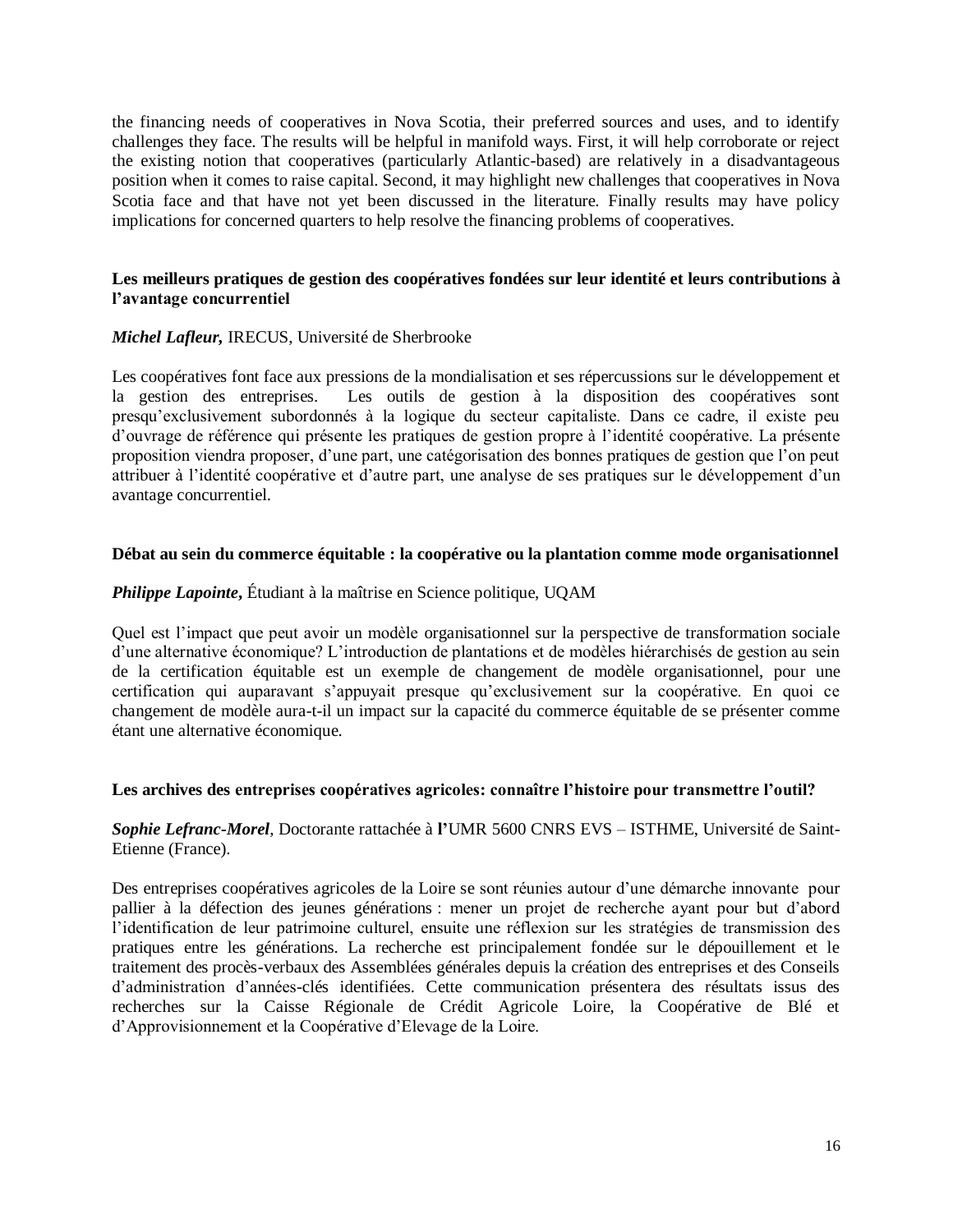#### **L'éducation coopérative: mouvement entre l'idéal (à renouveler) et la pratique (à réactualiser) de la coopération au XXI<sup>e</sup> siècle**

*André Martin*, l'Institut de recherche et d'éducation pour les coopératives et les mutuelles de l'Université de Sherbrooke (IRECUS)

Beaucoup de penseurs dénoncent aujourd'hui l'emprise de la culture dominante dans laquelle nous vivons. Ils reconnaissent les effets néfastes et parfois pervers d'une consommation débridée. Ils évoquent de plus en plus l'influence marquée de ce modèle sur nos vies, sur nos façons de faire et même nos façons de concevoir le monde et l'homme. Si nous supposons que le paradigme social actuel est avant tout économiste, utilitariste et instrumentaliste, qu'il propose une conception matérialiste et individualiste de l'être humain, qu'il détermine les valeurs et qu'il conditionne notre pensée, n'est-il pas urgent de le confronter à d'autres modèles? Pour ce faire, le coopératisme doit renouveler sa réflexion sur ses propres fondements philosophiques pour se présenter clairement comme alternative entrepreneuriale éthique nécessaire au monde actuel, secoué par des crises. Le renouvellement de son paradigme permettrait-il à la coopérative d'aujourd'hui l'ouverture vers de nouvelles innovations et vers des pratiques réactualisées conformes à ses principes démocratiques? Pour y parvenir, la voie royale demeure encore l'éducation et la formation, outils qui provoquent la transformation de l'Homme en tenant compte de sa continuité historique et culturelle. Cette réflexion se veut avant tout interrogative.

#### **Trust in Organizational Economics: A Review with Application to Co-operatives and Community Supported Agriculture**

*Mally McGregor and Getu Hailu*, Associate professor, Food, Agricultural and resource Economics, Guelph University

There is a growing body of literature investigating the value of trust in organizations. The purpose of this paper is to provide a review of the critical role trust plays in economic performance and growth of organizations. What is the economic role of trust in organizations? A study of the economics of trust provides useful insights into the understanding why some organizations are more successful than others, how trust may be used to the benefit of organizations, and how to avoid the potential negative consequences of trust. Knowledge of trust can also be applied to particular organizational settings. Trust relationships in agricultural cooperatives and the newly popular movement of community supported agriculture (CSA) will be examined in this paper.

#### **Financial Performance Of Co-operative Organizations During Period Of Executive Transition**

*Gregory McKee,* Director, Quentin Burdick Center for Cooperatives, Assistant Professor Department of Agribusiness and Applied Economics, North Dakota State University

Cooperative member objectives are achieved through operations managed by an executive. Cooperative boards of directors may provide incentives, based on financial performance, to assure executives expend optimal effort toward the objective. When these incentives encourage short--‐term benefits accruing to the executive, principal---agent theory suggests an executive anticipating their turnover may pursue these  $=$ benefits rather than increase member value. Alternatively, frequent management---patron interaction may allow sufficient monitoring of executive effort. The hypothesis of a significant relationship between periods o executive transition and financial performance of agricultural marketing cooperatives and credit union is tested for the period 1990 through 2009.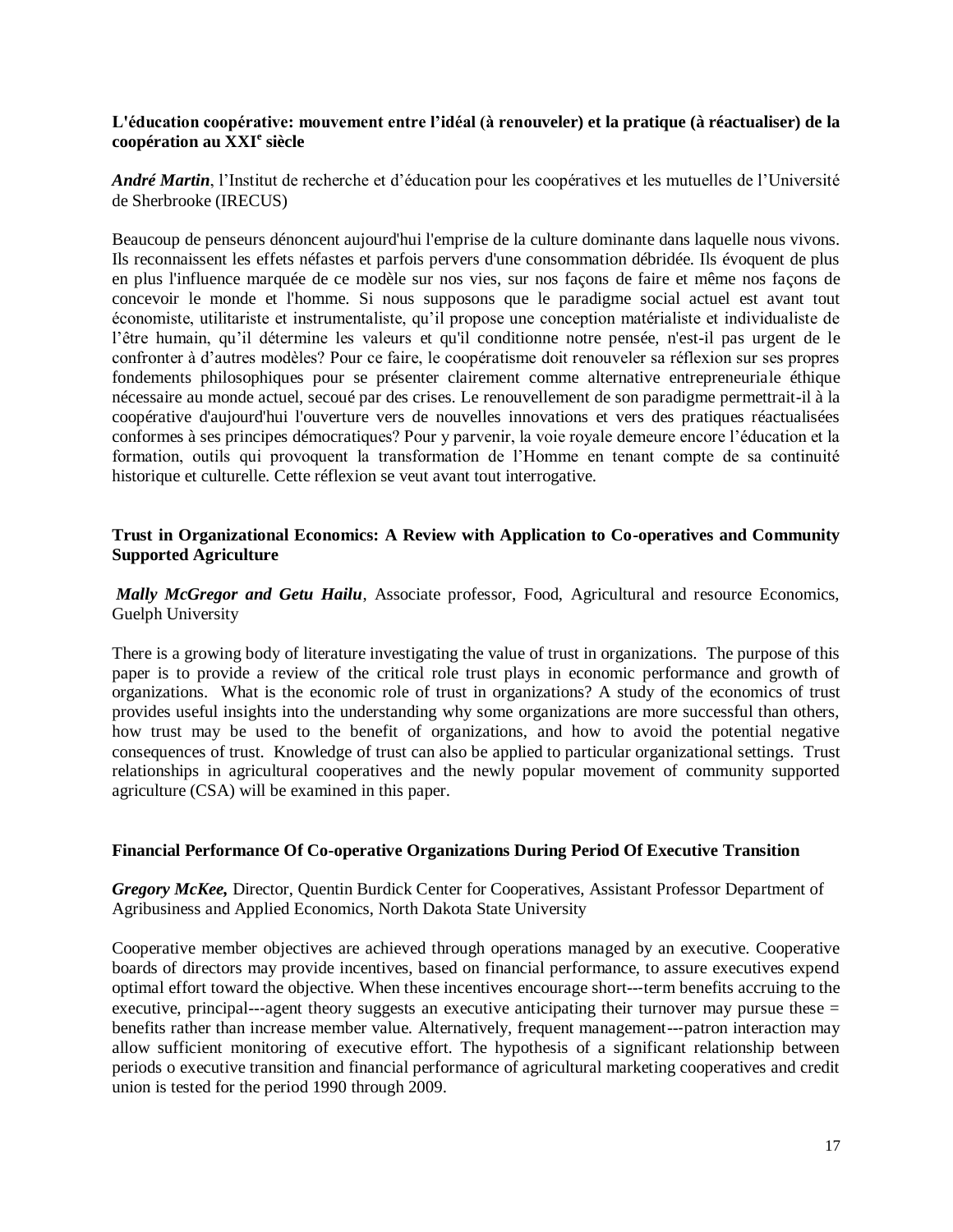#### **The Importance of Co-operatives in the Canadian Social Fabric**

#### *Janice McKendrick*, Sessional Instructor, University of Prince Edward Island

If indeed, as the CEO of AGF Management recently stated, "universities have the most important job of all - nurturing our future leaders," it should come as no surprise that sessional instructors and independent scholars have finally considered organizing to raise public awareness around working conditions within the academy. In Canada, a group of sessional instructors recently formed a national worker cooperative "Percolate Central for Sessionals and Independent Scholars" as a mechanism for improving the plight of the sessional instructor. We would like to share our story with others interested in discovering the benefits of organization within the context of a national cooperative structure.

#### **Creating A Dispute Resolution Process in Worker Co-operatives**

#### *John A. McNamara*, St. Mary's University, a 2010 graduate of the MMCCU program

How do worker co-operators hold each other accountable? How do they develop accountability structures based on the Co-operative Identity? Union Cab of Madison Cooperative provides a case study on how such a process looks and how workers may engage an honest and open disciplinary system that eschews corporate HR policies. In 2009, Union Cab of Madison Co-operative, a worker co-operative of 250 workers providing taxicab service, began a review of its disciplinary system, which had been largely unchanged since its incorporation in 1979. The project commenced through a social audit conducted by the Strategic Planning Committee, but became an example of how to build a fair and equitable disciplinary system. Working off of the example of Elizabeth Hoffman (Dispute Resolutions in a Worker Co-operative: Formal Procedures and Procedural Justice), the co-operative members sought to formalize informal procedures and create a modern peer review and support mechanism in accordance with the Cooperative Identity. This case study will examine the process of development and the transformation of a disciplinary system that represents a generational change in the co-operative as well as a holistic cultural revolution. The new system removed management from the disciplinary process allowing them to concentrate on managing the business of the co-operative. It turned the duty of accountability over to the owners—the workers of the co-operative. The intricacies of this system in a traditionally hierarchical cooperative offers lessons for the entire co-operative movement.

#### **Craft in Northern Ontario: Cultural Identity, Social Innovation and Collective Entrepreneurship in Place-based Economies**

#### *Jude Ortiz,* Research Coordinator, NORDIK Institute, Algoma University

Northern Ontario communities are in transition. Ravaged by the recent restructuring of the resourceextractive industries some communities are turning to place-based economies where wealth is generated by developing local assets, transforming place into a community with a distinct identity. Craft is contributing to transitioning both in terms of the formation of the new identity, as well as to a new economy based on its identity. Craft fosters skills and values that drive creative community renewal through innovative cooperative practices by providing space for: investigating one's relationships; the creation of a `sense of community` leading to social innovation; and collective entrepreneurship, linking people to place within and across sectors.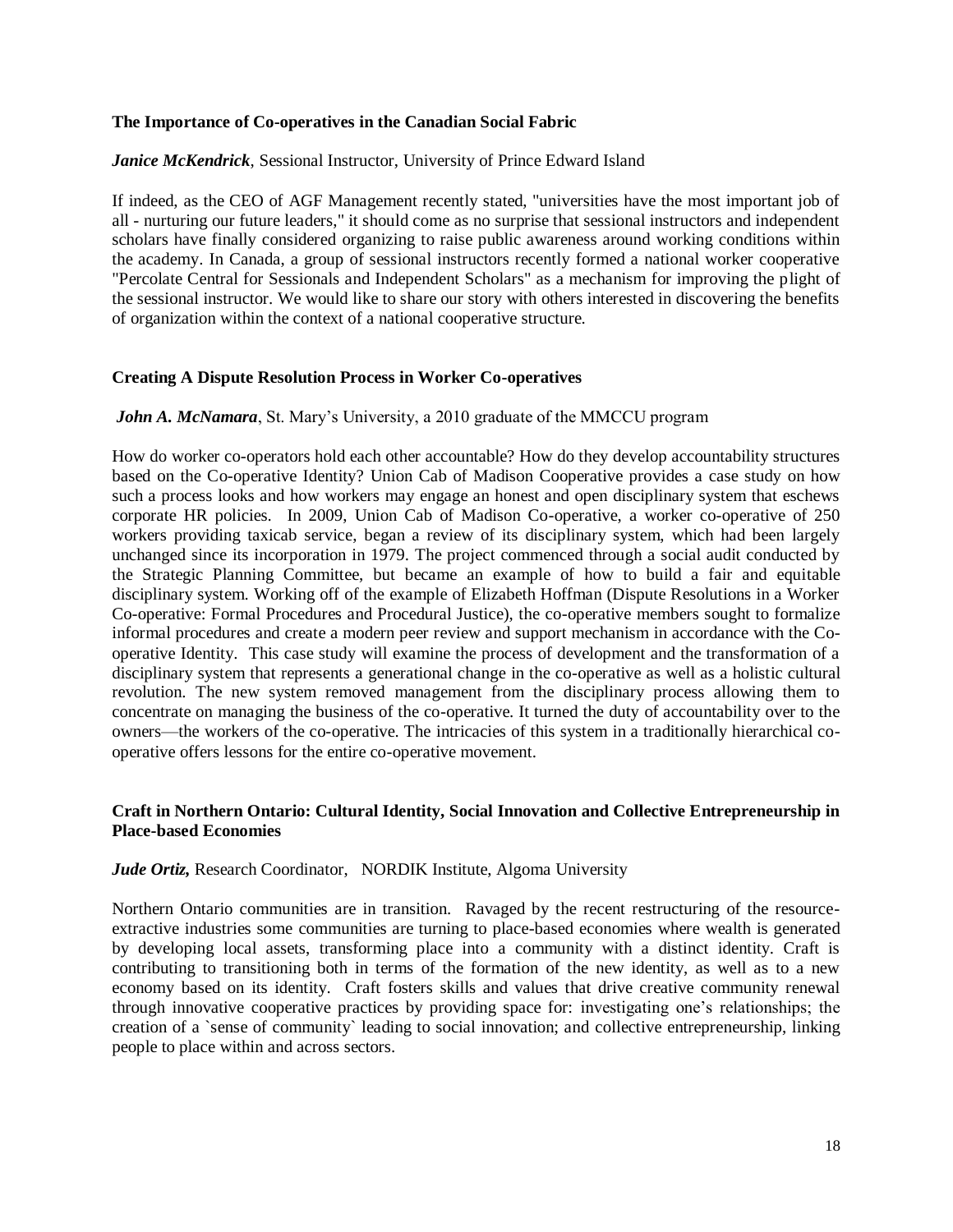#### **More than Just Babysitting: A historical look at Childcare Co-operatives in BC**

Lisa Pasoli, doctoral candidate, History, and graduate student fellow, Centre for Co-operative and Community-Based Economy, University of Victoria

Innovation in co-operative studies requires interdisciplinarity. In my role as a graduate student fellow at the University of Victoria Centre for Co-operative and Community-Based Economy (CCCBE), I have been challenged to think outside of the boundaries of my discipline, history. The insights and input of economists, political scientists, and community members affiliated with the centre have greatly enriched by own work on the history of working motherhood in 20th century British Columbia. This paper will provide an overview of my project, which uses the experiences of working mothers, and specifically the story of a child care co-operative, to examine the construction of social and economic citizenship in B.C. It will then explore how my understanding of this topic has shifted since taking up a fellowship at the CCCBE, and how working across disciplines has given me a new framework through which to view cooperation in B.C.'s history.

#### **Co-operatives and their Challenges (Panel)**

*Ana Maria Peredo,* Associate professor, Peter B. Gustavson School of Business and Director, Centre for Co-operative and Community-Based Economy, University of Victoria

*Ben Geselbracht,* Master's student, School of Child and Youth Care, and research fellow, Centre for Cooperative and Community-Based Economy, University of Victoria

*Nick Montgomery***,** MA student in Political Science and Cultural, Social and Political Thought, Centre for Co-operative and Community-Based Economy, University of Victoria.

Lisa Pasoli, doctoral candidate, History, and graduate student fellow, Centre for Co-operative and Community-Based Economy, University of Victoria

This panel will showcase the diversity of research being undertaken at the Centre for Co-operative and Community-Based Economy. In addition to presenting our substantive research, this panel will focus on the ways in which our research approaches to cooperation and economics have been enriched through the innovative and interdisciplinary environment of the CCCBE. Ben Geselbracht is a research fellow at the CCCBE, working at the intersection of children, youth, and cooperative education. His presentation will focus on innovative ways in which youth are experimenting with co-operative models. Another CCCBE research fellow, Lisa Pasolli, will discuss the children, youth and co-operatives as well, but from the perspective of working mothers. Her historical approach will examine efforts to create co-operative childcare models through the lens of social and economic citizenship. Nick Montgomery is the Project Coordinator of a new set of research projects focusing on the question of the 'cooperative difference'. Nick will discuss the question of the cooperative difference through a conceptual paper that calls for innovation in cooperative studies itself, and outlines some contradictory tensions and innovations in cooperatives. Ana Maria Peredo's presentation will examine collective innovation from the perspective of community-based economies. Her grassroots approach to innovation highlights the ways in which innovation can take place through reciprocity and cooperation, rather than competition.

#### **Coworking – a modern take on co-operatives**

*Katarzyna Polanska* , M.A. candidate, School of Public Policy and Administration, Carleton University

Coworking movement has been attracting a lot of attention around the world. It refers to sharing spaces among freelancers and other independent workers in office spaces that offer necessary amenities. With a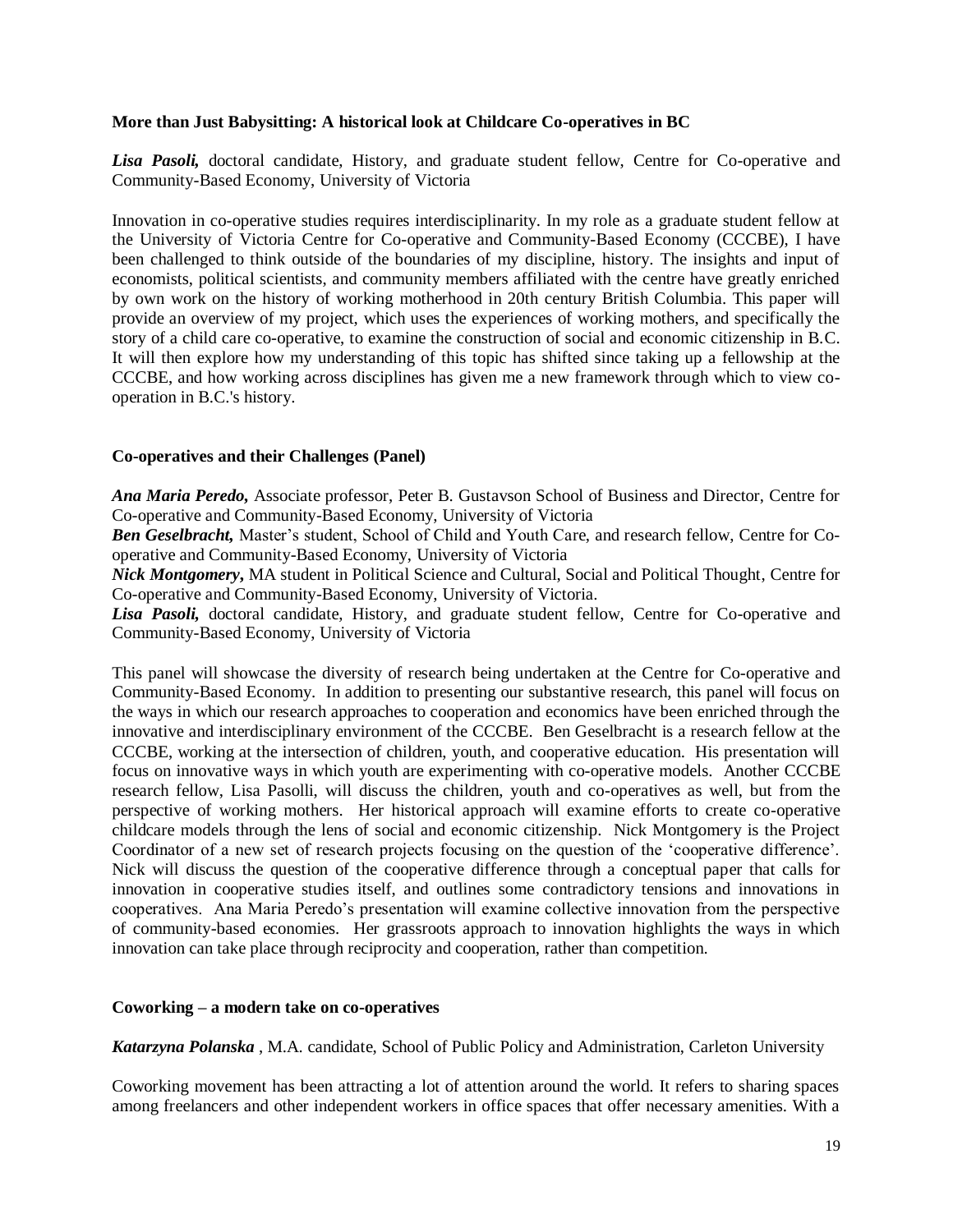coworking space in almost every major European and North American city, there have been limited academic attempts at understanding this phenomenon. This paper analyzes the theoretical applicability of recognizing coworking as an adapted and innovative form of a business cooperative. Both types of organization share a number of principles and values, have similar purpose and governance structures, but differ in allocation of profit and revenue streams.

#### **The role of co-operatives as fiscally responsible alternatives to incarceration: A trapper's model**

*James Popham*, PhD candidate, Criminology; research assistant CASC; and Strategic research Coordinator, Community-University Institute for Social Research, University of Saskatchewan

Recent changes to the Criminal Code of Canada and capital expenditure commitments at both the provincial/territorial and federal levels of government carry a price tag projected to exceed \$10 billion. These expenditures address the current government's tough-on-crime stance, despite an annually decreasing crime rate in Canada, and rely on principles of corrections that have been proven ineffective, particularly for persons of First Nations, Inuit, and Métis heritage. This paper is based on work conducted for the Community-University Institute of Social Research and Linking, Learning, Leveraging project "Lessons Learned from the Justice Trapline," and presents the costs associated with current carceral practices, as well as the benefits of co-operative programs as alternatives to imprisonment. This paper argues that the current carceral stances of Correctional Service Canada (CSC) and its provincial/territorial counterparts fails to address the needs of marginalized populations, particularly First Nations, Inuit, and Métis peoples, and does so at great expense to Canadian taxpayers. Furthermore we argue that co-operative enterprise models offer an economic, feasible alternative to incarceration for these populations, particularly youth in conflict with the law, by offering a productive framework for rehabilitation.

## **Alternative Development in a Postcolonial State: The Case of Rwandan Rice Growers' Cooperatives**

#### *Joel Ratcliffe*, School of International Development and Global Studies, University of Ottawa

This study investigates efforts for food security through farmer activism and co-operative organization, as well as several broader questions about development. Through semi-structured interviews with farmer members and cooperative managers, I ask how or whether the local movements of rice cooperation are able respond to local nutritional needs or to resist any external forces that would threaten their ability to do so autonomously. I investigate whether the local discourses correspond to the applied theoretical frameworks of postcolonialism, post-development, food security, food sovereignty, cooperative studies, and African studies, and whether any shared notions of cooperation and resistance exist among producers.

#### **Social Entrepreneurship and Innovation in Northern Fair Trade Firms**

*Darryl Reed*, Business and Society Program, Department of Social Science, York University.

This paper examines the (potential) role of social entrepreneurship in Fair Trade from a conceptual perspective. It does so by first distinguishing three institutional locations of social entrepreneurship – forprofit, third sector (cooperatives and non-profits) and hybrid firms. It then goes on to map the various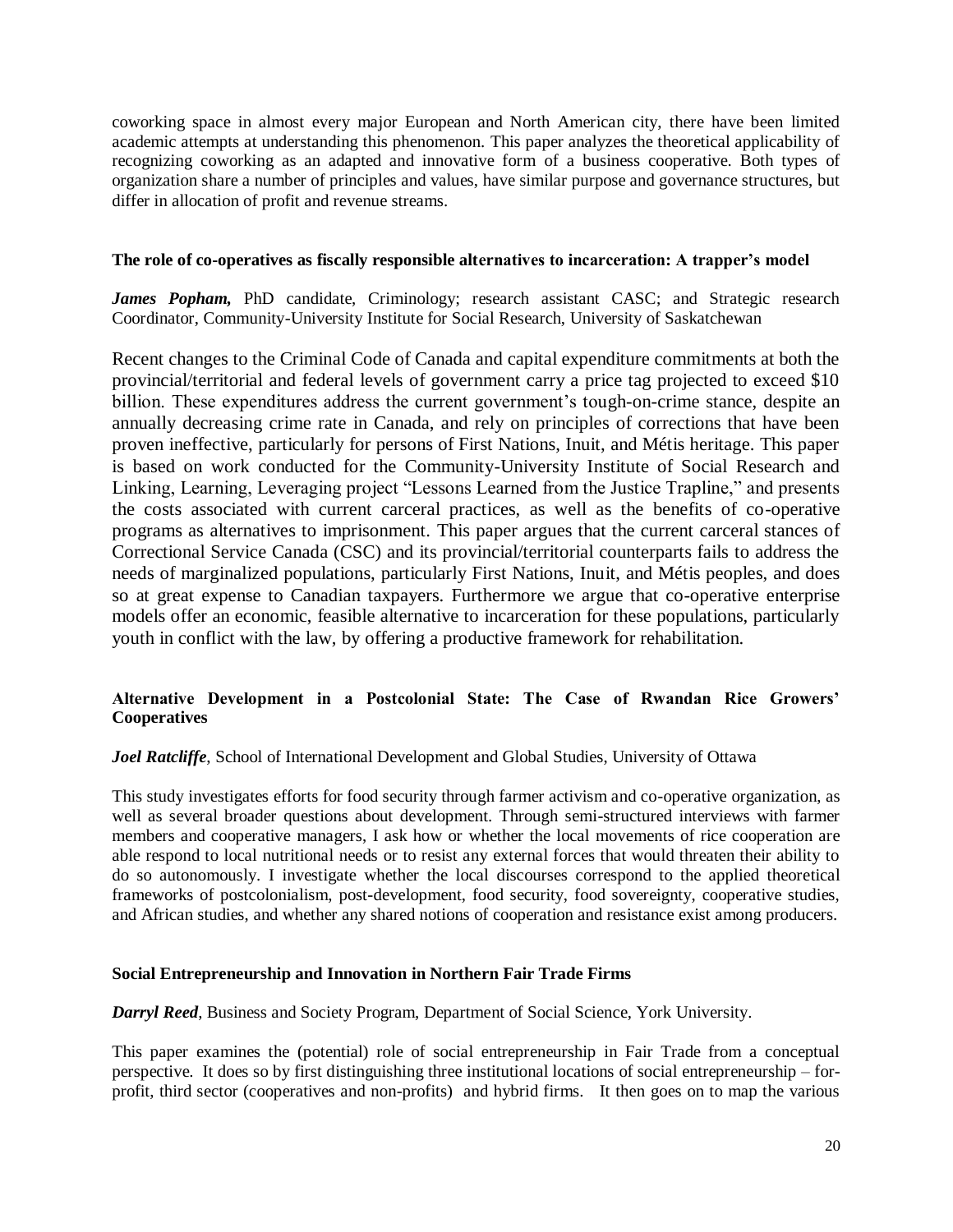features of these different approaches to social entrepreneurship onto the understanding of what small producers in the South want from Northern social entrepreneurs. The paper concludes with some broad questions about the role of social entrepreneurship in the actual practice of Fair Trade.

#### **Community Based Planning: Engagement, Collaboration, and Meaningful Participation in the Creation of Neighbourhood Plans**

*Brendan Reimer,* Regional Coordinator (Prairies Region) for the Canadian CED Network. *Karin Kliewer,* Winnipeg Poverty Reduction Council

Planning can help communities create a vision for the future and a roadmap for achieving that vision. There are, however, many challenges to community and human-centred approaches to development planning. These challenges can entrench stakeholder positions and magnify interpersonal conflict, inhibiting achievement of desired outcomes. Various planning tools and approaches can help mitigate conflict and maximize opportunities to build a common vision and collaborative partnerships, which leads to successful community development. This presentation will review planning theories, differentiate types of statutory and non-statutory plans, explore different engagement and participatory planning strategies, and consider ways to deal with some of the most likely challenges in the process.

#### **A Profile of CED in Manitoba**

*Brendan Reimer*, Prairies & Northern Territories Regional Coordinator for the Canadian CED Network *Janielle Brooks-Smith*, Master's student in Rural Development, Brandon University.

As CED is often conceived of as an ideological or values-based approach to development, CED can actually be found in any kind of activity that might exist in any community. This project engaged community economic development and social economy actors in Manitoba in identifying the range of activities that demonstrate community-based, integrated, and participatory approaches to building stronger and fairer local economies, reducing poverty and homelessness, and creating more sustainable communities. Hopefully, the 100 initiatives profiled will become more engaged in the networks supporting their work, will paint a fuller picture of CED activities in our communities, and serve as inspiration to other communities looking to take action locally.

#### **Women and housing co-operatives in Kenya**

*Lesley Voellmecke*, MA student, Institute of Women's Studies, University of Ottawa

Home ownership is currently a much-discussed topic and new ways of thinking about ideal housing strategies are being considered because of the financial crisis. For women in the developing world, obstacles to home ownership and access to adequate housing are extensive and long-standing. This paper examines the role of co-operative housing in overcoming the discriminatory social and material factors that limit women's access to housing, with a focus on Kenya. As part of an examination of the environment for women in co-operative housing in Kenya, the local impact of gender mainstreaming in the international co-operative movement will be discussed using Rooftops Canada's programming as an example.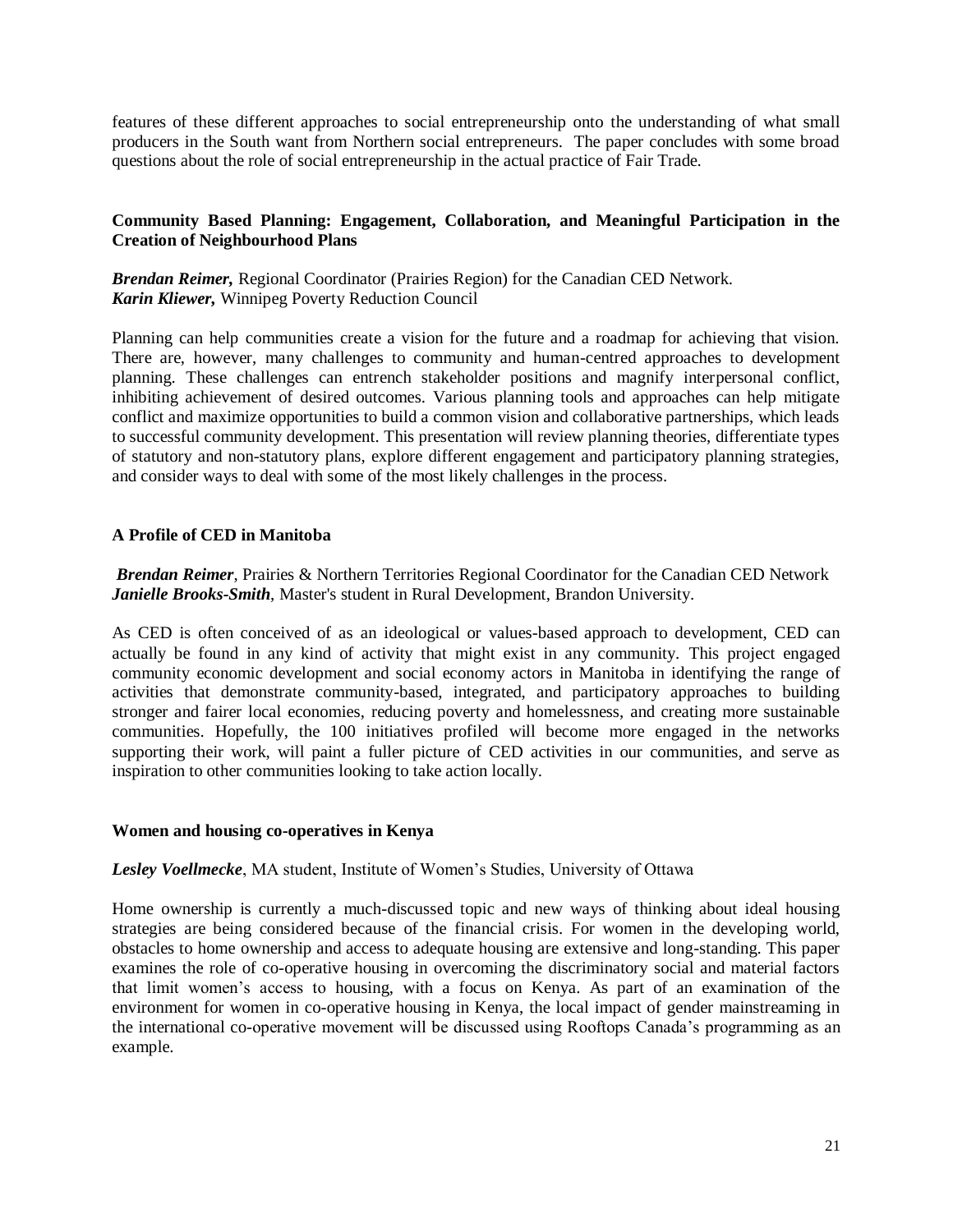# **CONTACT LIST**

| Name                   | <b>Affiliation</b>                                                                                              | Contact                             |
|------------------------|-----------------------------------------------------------------------------------------------------------------|-------------------------------------|
| Adeler, Monica Juarez  | Faculty of Business & Economics, U of<br>Winnipeg; Centre for the Study of Co-<br>operatives, U of Saskatchewan | adelermonica@gmail.com              |
| Anderson, John         | Director of Govt Affairs & Public Policy,<br>Canadian Co-operative Association,<br>Ottawa                       | John.anderson@coopscanada.coop      |
| Aylward, John          | <b>Venture Solutions</b>                                                                                        | john@venturesolutionsinc.com        |
| Bent, David            | History, University of New Brunswick                                                                            |                                     |
| Bernas., Kirsten       | <b>Canadian Community Economic</b><br>Development Network                                                       | kbernas@ccednet-rcdec.ca            |
| Brassard, Marie-Joëlle | Directrice de la recherché et du<br>développement, Conseil québécois de la<br>cooperation et de la mutualité    | mariejoellebrassard@coopquebec.coop |
| Brouard, François      | <b>Carleton University</b>                                                                                      |                                     |
| Brown, Leslie          | Dept of Sociology & Anthropology,<br>Mount Saint Vincent U, Halifax                                             | leslie.brown@msvu.ca                |
| Chartier, Michael      | Centre for the Study of Co-operatives,<br>University of Saskatchewan                                            | mdc809@mail.usask.ca                |
| Chouinard, Omer        | Université de Moncton, Moncton, NB                                                                              | Omer.Chouinard@umoncton.ca          |
| de Clercy, Cristine    | Department of Political Science,<br>University of Western Ontario, London                                       | C.declercy@uwo.ca                   |
| Findlay, Isobel M.     | Edwards School of Business & Centre for<br>the Study of Co-operatives, U of<br>Saskatchewan                     | findlay@edwards.usask.ca            |
| Garvie, Marcel         | Co-op Atlantic and Canadian Co-<br>operative Association                                                        |                                     |
| Gertler, Michael       | Dept. of Sociology, Acting Director,<br>Centre for the Study of Co-operatives, U.<br>of Saskatchewan, Saskatoon | michael.gertler@usask.ca            |
| Geselbracht, Ben       | School of Child & Youth Care; Centre<br>for Co-operative & Community-Based<br>Economy, U of Victoria            | bengeselbracht@hotmail.com          |
| Greco, Angela          | Economic Sociology, Università di<br><b>Brescia</b>                                                             | Angela.grec@gmail.com               |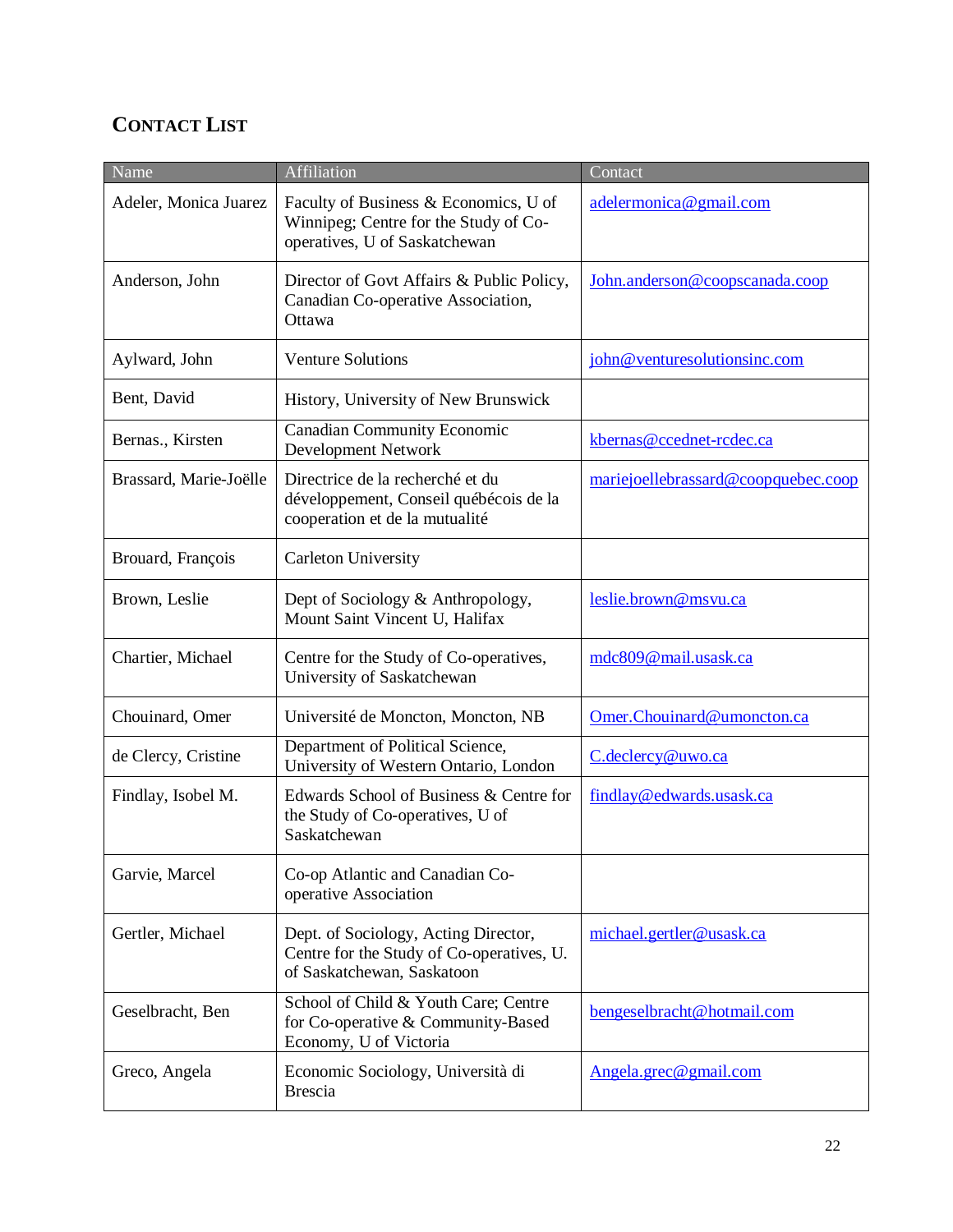| Guico, Stephanie            | Dept. of Economics, St. Mary's U.                                                                                                                  |                                                                        |
|-----------------------------|----------------------------------------------------------------------------------------------------------------------------------------------------|------------------------------------------------------------------------|
| Guillotte, Claude-<br>André | Institut de recherche et d'éducation pour<br>les coopératives et les mutuelles de<br>l'Université de Sherbrooke (IRECUS)                           | Claude-<br>andre.guillotte@usherbrooke.ca                              |
| Guy, Denyse                 | Ontario Co-operative Association                                                                                                                   | dguy@ontario.coop                                                      |
| Hailu, Getu                 | Food, Agricultural and resource<br>Economics, Guelph University                                                                                    | ghailu@uoguelph.ca                                                     |
| Haiven, Judy                | Dept. of Management, Saint Mary's<br>University, Halifax, NS                                                                                       | Judy.haiven@smu.ca                                                     |
| Haiven, Larry               | Dept. of Management, Saint Mary's<br>University, Halifax, NS                                                                                       | larry.haiven@smu.ca                                                    |
| Hammond, Vanessa            | Centre for Co-operative and Community-<br><b>Based Economy</b>                                                                                     | vanessa@ownership.coop                                                 |
| Hammond Ketilson,<br>Lou    | Centre for the Study of Co-operatives, U.<br>of Saskatchewan                                                                                       | Hammondk@edwards.usask.ca                                              |
| Hann, Jennifer              | OISE, University of Toronto                                                                                                                        |                                                                        |
| Hicks, Elizabeth            | Dept. of Business and Tourism, Mount<br>Saint Vincent University, Halifax, NS                                                                      | elizabeth.hicks@msvu.ca                                                |
| Holm, Wendy R.              | <b>International Centre for Sustainable</b><br>Cities and Global Resource Systems,<br>Land & Food Systems, Univ. of British<br>Columbia, Vancouver | wendy@theholmteam.ca<br>www.theholmteam.ca<br>www.sustainablecities.ca |
| Khoso, Imamuddin            | Department of Management, Saint<br>Mary's University                                                                                               | imamkhoso@yahoo.com                                                    |
| Lafleur, Michel             | IRECUS, Université de Sherbrooke, QC                                                                                                               | Michel.Lafleur@USherbrooke.ca                                          |
| Lapointe, Philippe          | <b>UQAM</b>                                                                                                                                        | $l$ apoimtephil@gmail.com                                              |
| Leclerc, André              | Chaire des caisses populaires acadiennes<br>en gestion des coopératives, Faculté<br>d'administration, Université de Moncton                        | andre.leclerc@umce.ca                                                  |
| Lefranc-Morel,<br>Sophie    | Université de Saint-Étienne France                                                                                                                 | Sophie.lefranc.morel@gmail.com                                         |
| MacPherson, Ian             | The National Hub, Canadian Social<br>Economy Research Partnerships, U. of<br>Victoria                                                              | cluny1@uvic.ca                                                         |
| Martin, André               | IRECUS, l'Université de Sherbrooke                                                                                                                 | Andre.martin@usherbrooke.ca                                            |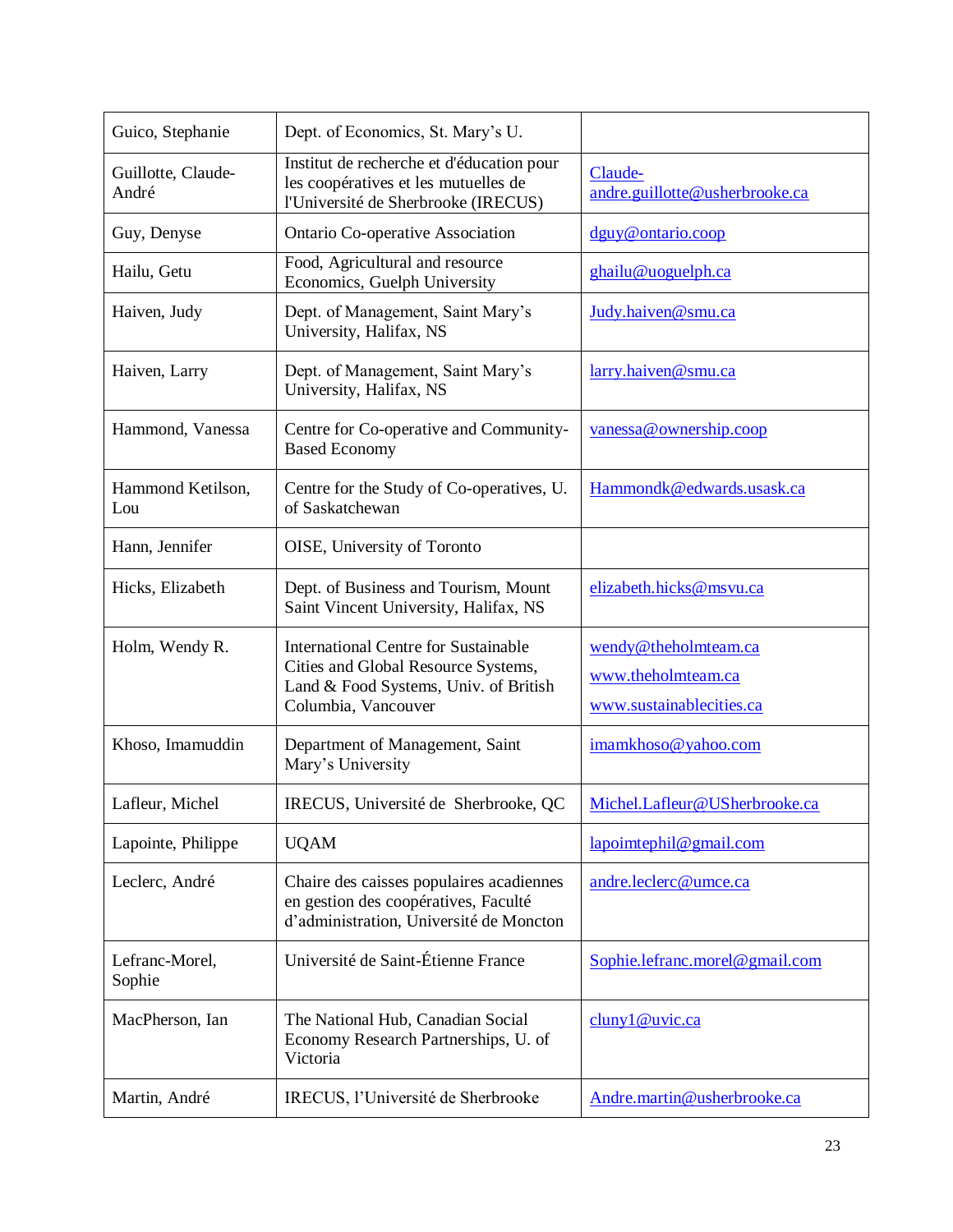| McGregor, Mally     | University of Guelph                                                                                                        |                               |
|---------------------|-----------------------------------------------------------------------------------------------------------------------------|-------------------------------|
| McKee, Gregory      | Quentin Burdick Center for Cooperatives,<br>Dept. of Agri-business & Applied<br>Economics, North Dakota State U., USA       | gregory.mckee@ndsu.edu        |
| McKendrick, Janice  | University of PEI                                                                                                           | jmckendrick@upei.ca           |
| McMurtry, J. J.     | Business and Society Program, York U.                                                                                       | jmcmurtr@yorku.ca             |
| McNamara, John      | St. Mary's University, Halifax, NS;<br>Union Cab of Madison Cooperative,<br>Madison, WI USA                                 | johnmac@tds.net               |
| Montgomery, Nick    | Political Science and Cultural, Social and<br>Political Thought, U. of Victoria                                             | montgomerynick@gmail.com      |
| Mook, Laurie        | Arizona State University                                                                                                    | lmook@asu.edu                 |
| Novkovic, Sonja     | Sobey School of Business,<br>St. Mary's University, Halifax, NS                                                             | s.novkovic@smu.ca             |
| Ortiz, Jude         | Research Coordinator, NORDIK<br>Institute, Algoma University                                                                | Jude.ortiz@algomau.ca         |
| Pasolli, Lisa       | History, and graduate student fellow,<br>Centre for Co-operative and Community-<br>Based Economy, University of Victoria    | $l$ pasolli@gmail.com         |
| Peredo, Ana Maria   | Peter B. Gustavson School of Business,<br>Director, Centre for Co-operative &<br>Community-Based Economy, U. of<br>Victoria | aperedo@uvic.ca               |
| Polanska, Katarzyna | School of Public Policy and<br>Administration, Carleton U.                                                                  | kpolanska@connect.carleton.ca |
| Popham, James       | Sociology and CUISR, University of<br>Saskatchewan                                                                          | james.popham@usask.ca         |
| Quarter, Jack       | Social Economy Centre, University of<br>Toronto, ON                                                                         | jquarter@oise.utoronto.ca     |
| Ratcliffe, Joel     | School of International Development and<br>Global Studies, U. of Ottawa                                                     | joelratcliffe@gmail.com       |
| Reed, Darryl        | Business and Society Program, York U.                                                                                       | dreed@yorku.ca                |
| Reimer, Brendan     | CCED-Net, Winnipeg                                                                                                          | breimer@ccednet-rcdec.ca      |
| Sherman, Mark       | University of Victoria                                                                                                      |                               |
| Voellmecke, Lesley  | Institute of Women's Studies, U of<br>Ottawa                                                                                | lvoel091@uottawa.ca           |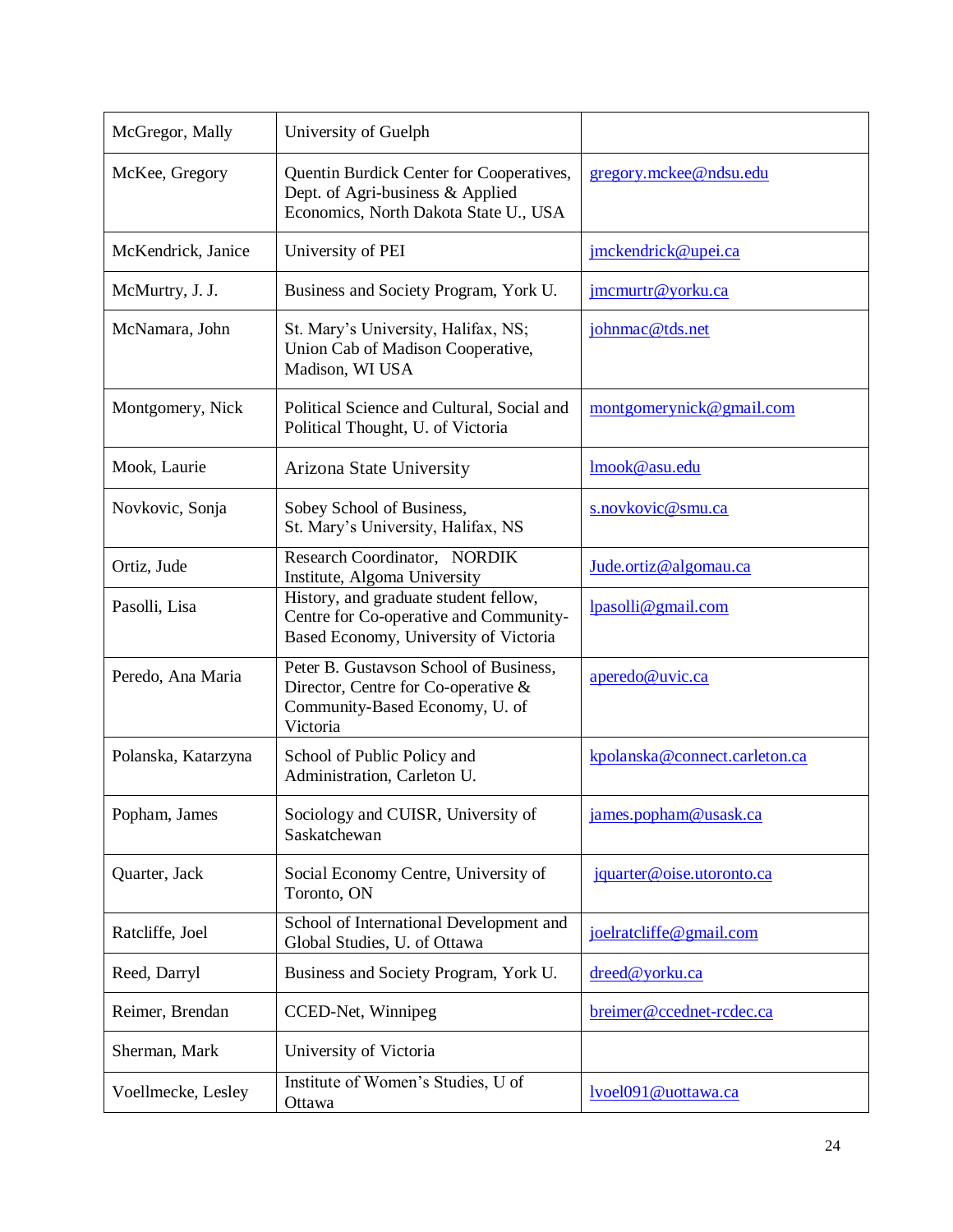**WE WOULD LIKE TO ACKNOWLEDGE THE GENEROUS SUPPORT OF OUR SPONSORS OF THIS YEAR'S CASC CONFERENCE**







Social Sciences and Humanities Research Council of Canada

Conseil de recherches en sciences humaines du Canada